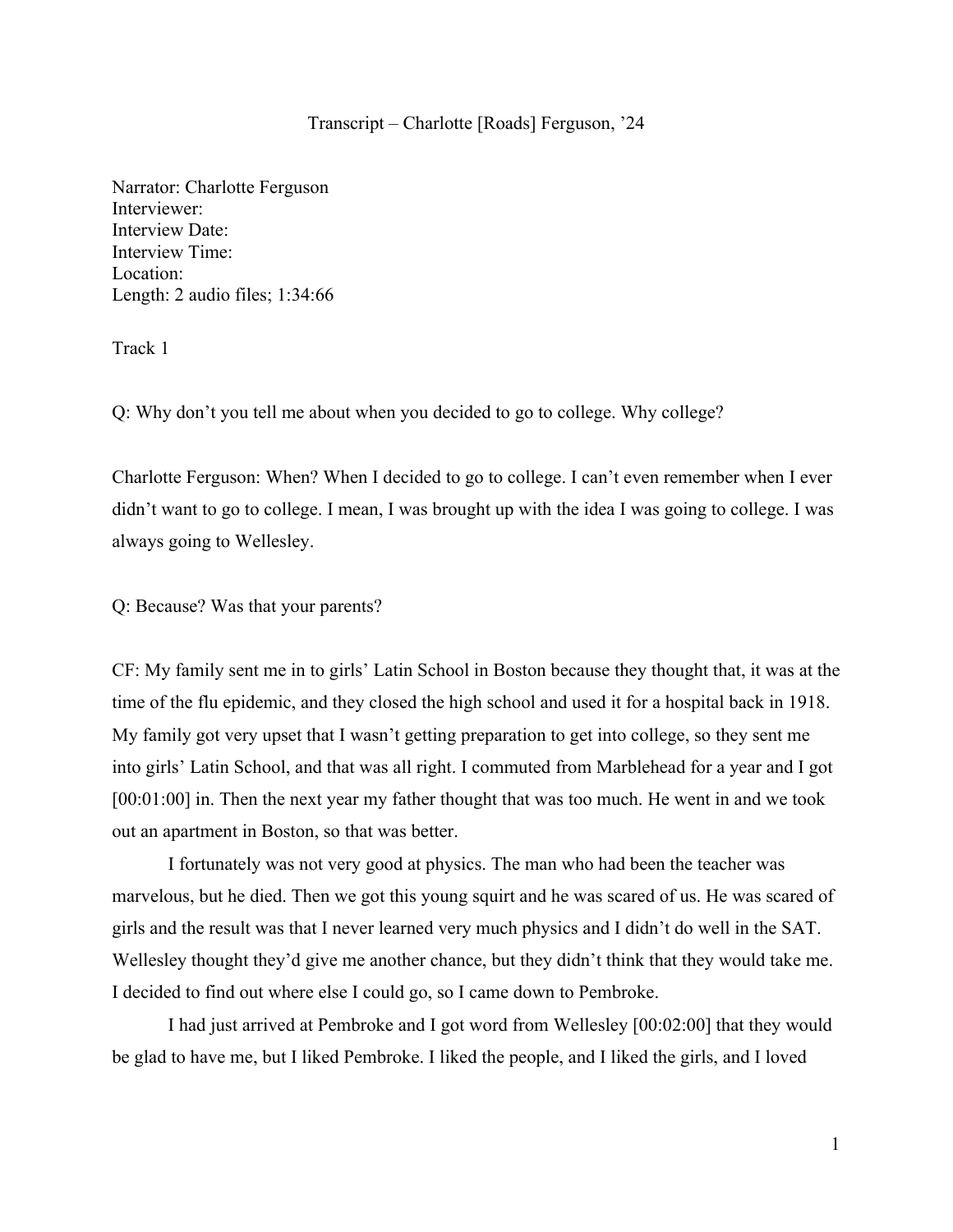Mrs. Allinson and I just didn't want to move. I stayed at Pembroke and became a very loyal alumna.

Q: Did you talk to the dean before you went? Was that the procedure?

CF: It was all very sudden. Because I came down on a Saturday, I think it was, with my family and we saw Mrs. Allinson at home, and she was darling, and charming, and very understanding. [00:03:00] My other marks were all good. I was accredited in some things. If I'd gone to Radcliffe I wouldn't have had to take some exams, because they didn't make those Latins go take exams in the things that they were accredited in. It wasn't a hopeless case. She was very nice and understanding about it and suggested it probably would be just as well if I didn't do too much with mathematics. I said, that's just fine by me. Then I came to Pembroke. Then I lived in Metcalf Hall and I was very happy and made some marvelous friends.

Q: Your parents were very supportive when you were going to college?

CF: Oh, yeah. They would do anything under the sun. I was an only child and they were very, very nice. They always expected I would go to college and had always planned on it. [00:04:00] I think they were more disappointed than I was that I didn't go to Wellesley, but they loved Pembroke afterwards.

Q: When you thought about going to Wellesley and about going to Pembroke, did it make a difference that Wellesley was a separate women's college? At Pembroke you had the university.

CF: No. That wasn't the thing that impressed me. It was just the fact I think that I'd always grown up thinking that I would like Wellesley. This is a beautiful campus and that. I never had any qualms, I guess.

Q: When you first went to college did you have any idea what you were going to do with your education? Or was that not a question?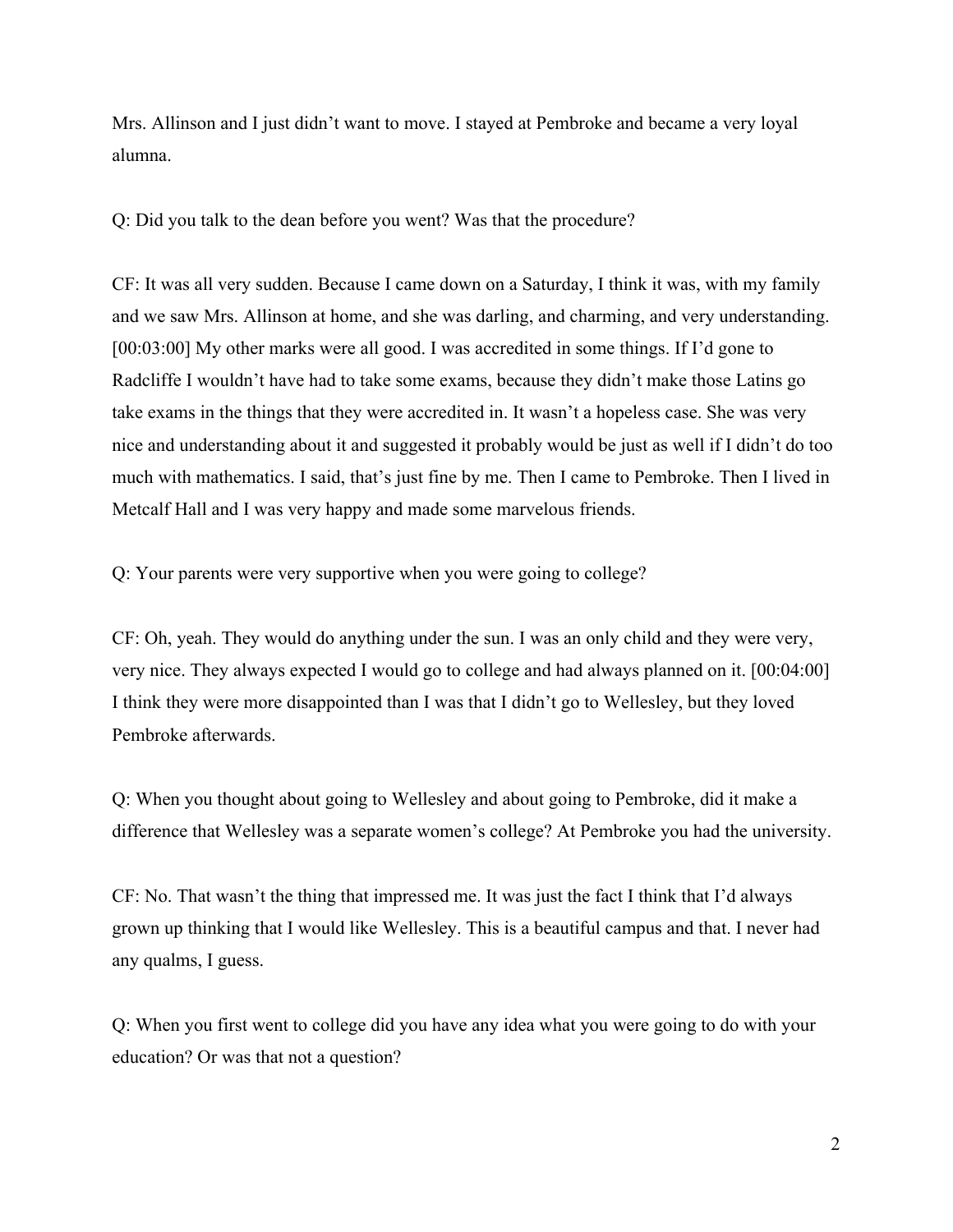CF: No. I think I always wanted to go into business, [00:05:00] but I majored in English and minored in history. I stayed away from math. I did take chemistry. I hated it. No, I kind of had an idea that I might go into business with my father was a general agent for an insurance company in Boston, and I had the idea that maybe I would go in to do that. I very much admired this woman in Boston who was selling insurance and I thought – and she was making a lot of money and I thought that would be kind of good, and I liked meeting people, and I liked going out. I didn't mind selling things and I thought that might be good. But then, that's what I did. without any particular business training or anything.

Q: That must have been rare for [00:06:00] women to be doing that, right?

CF: There weren't too many, but there were some. People get the idea that women in those days we're so circumscribed and they really weren't. There were leaders. When my mother was applying here she took me into marching at the suffragette parade before I was 10 years old. She was very forward-looking woman. She was the first Scout leader in Marblehead, she was president of the Women's Club. She was a very outgoing sort of a person. I mean this whole hubbaloo that they had about women's rights and all the rest of it, I never could figure out. I always had a woman doctor. My mother had a woman doctor when she was a child. I've always believed that if a woman had the ability she'd get to the top. [00:07:00] This, strikes me perfect and I sympathize with my men friends who were, of course of an older generation, my men friends, who had absolutely no sympathy with this having to take women in because they were women. They didn't have the ability or the drive. Just because they were women they shouldn't be getting the job. I think it's is all ridiculousness. I can't see any need of it. I think if a woman can prove herself she can get where she wants to go.

Q: Women did have the opportunities then to do?

CF: There was plenty of opportunities for people to do it. My Dr. [Devereauxthat?] for example, graduated from medical school in the late 80s. She was a pioneer, yes, but she had the ability and she was a darn good doctor. [00:08:00] Her sister started out to be a kindergarten teacher then she got a vision and went over and studied under Montessori and came back and introduced, so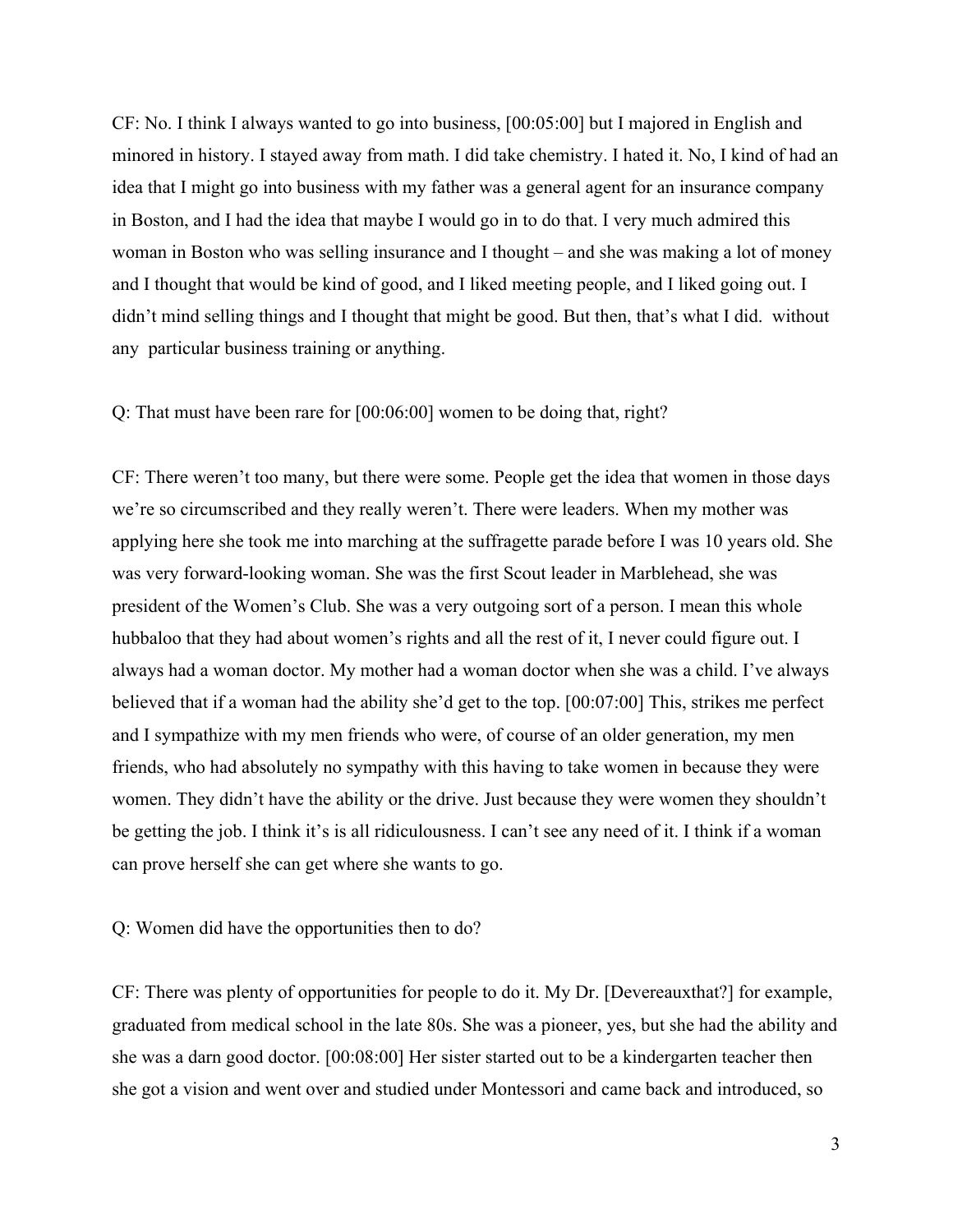that she was the person who was responsible for having kindergartens in Mount Holyoke, and they had kindergartens here when I was just – well, I went to kindergarten. It was one of those things.

I've always believed, and I think that probably Miss Morriss – Mrs. Allinson, too, emphasized that a woman could do anything that she wanted to do. I remember Mrs. Allinson in chapel one day saying that, when she had graduated, I guess she was getting – I don't know if it was her doctorate, or just her [00:09:00] undergraduate degree – the professor said to her, "What do you want to do now?" She said, "I hope that I can find a job that will inspire me." He looked at her in horror and said, "Mrs. Allinson, Miss Emery, I mean, I thought you were the kind who didn't need a brass band to lead you." That stuck in my mind always that if you had the drive within yourself you didn't need a brass band, or a woman's rights, or anything else. You get there. I think I'm not really very sympathetic. I've never been very sympathetic to the ERA.

Q: You were raised in the suffrage.

CF: I was. When we were in college we [00:10:00] all had – I've forgotten, votes for somebody, but I was trying, I guess, that we were electing first. There were a whole group of us who were very much interested in politics. My friends among the city girls were more interested in the local affairs. I was interested. We had a club that worked very hard, and you dressed in wools and whatnot. No, I never felt that I needed to be liberated. I guess I was a liberated woman to begin with.

Q: It sounds like your mother was a good influence in that. [00:11:00]

CF: Oh, she was. She was very interested in all the things, and my father was very much interested in everything. He had been very active in all kinds of organizations, even chairman of the school committee. Very active in his church. They were an outgoing family, I guess.

Q: That's how you turned out.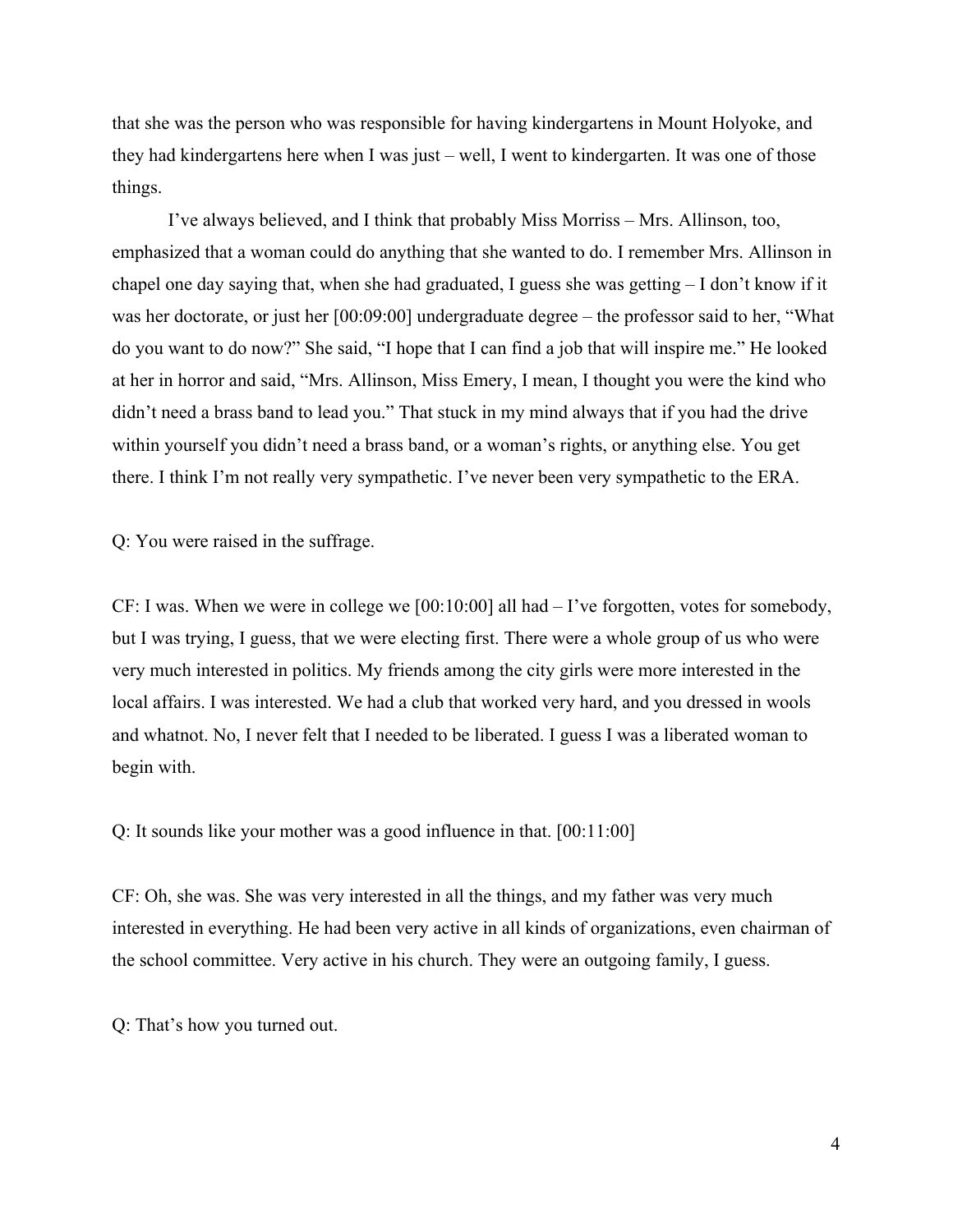CF: I guess I was, I don't know. Pembroke was a wonderful place for a woman, or a girl, who wanted to feel at home in a man's world. That's the way I felt about it. I thought I was very fortunate to be in a man's world. I was very fortunate to have all men professors, except biology. I was very fortunate that [00:12:00] I felt, when I heard about other people, that we lived at a very free atmosphere, really. We had a lot of privileges that they didn't have in women's colleges. When I heard about my girlfriends at Wellesley that had to go in at 7:30, it was kind of a shock.

Q: Then you were glad that you hadn't gone to Wellesley.

CF: I was very glad to have the men around. I like having a chance to meet young men. I'll never forget, one alumni council I came down and we were supposed to breakup and have lunch with some of the freshmen. I had lunch with two interesting kind of freshmen. It was the days when they had just started cooperative dorms. [00:13:00] Then (inaudible). I said to one of the girls, why do you want (inaudible). She didn't live in them. She was saying that, that was one of the things, she wanted to get into a cooperative dorm. I said, why? Oh, she says, "I want to meet boys." I'm thinking that the poor child had no sense of humor I said, did you ever try dropping your handkerchief? (laughter) She looked at me and she had no idea what I meant. Didn't understand Victorianism at all.

I never found any difficulty meeting men. Managed to have all of the dates I wanted to have, but I didn't have them under feet all the time. The first time I went into one of those dorms, the ones that are all mixed up there. I had to climb over a man's legs [00:14:00] to get where I was going. I thought, Lordy Lord, this is a long way from Miss [Patter?]. We had the leftover from the Victorian days, and Miss Patter, she was a lady. Her father had been a bishop in Boston.

Q: I'm sorry, who was this?

CF: Miss Patter. She was the housemother at Metcalf Hall. She believed in gracious living. She believed in being a lady. It was a very good influence. She, I think, people thought she was….(inaudible). They didn't have the ability [00:15:00] to appreciate what she could give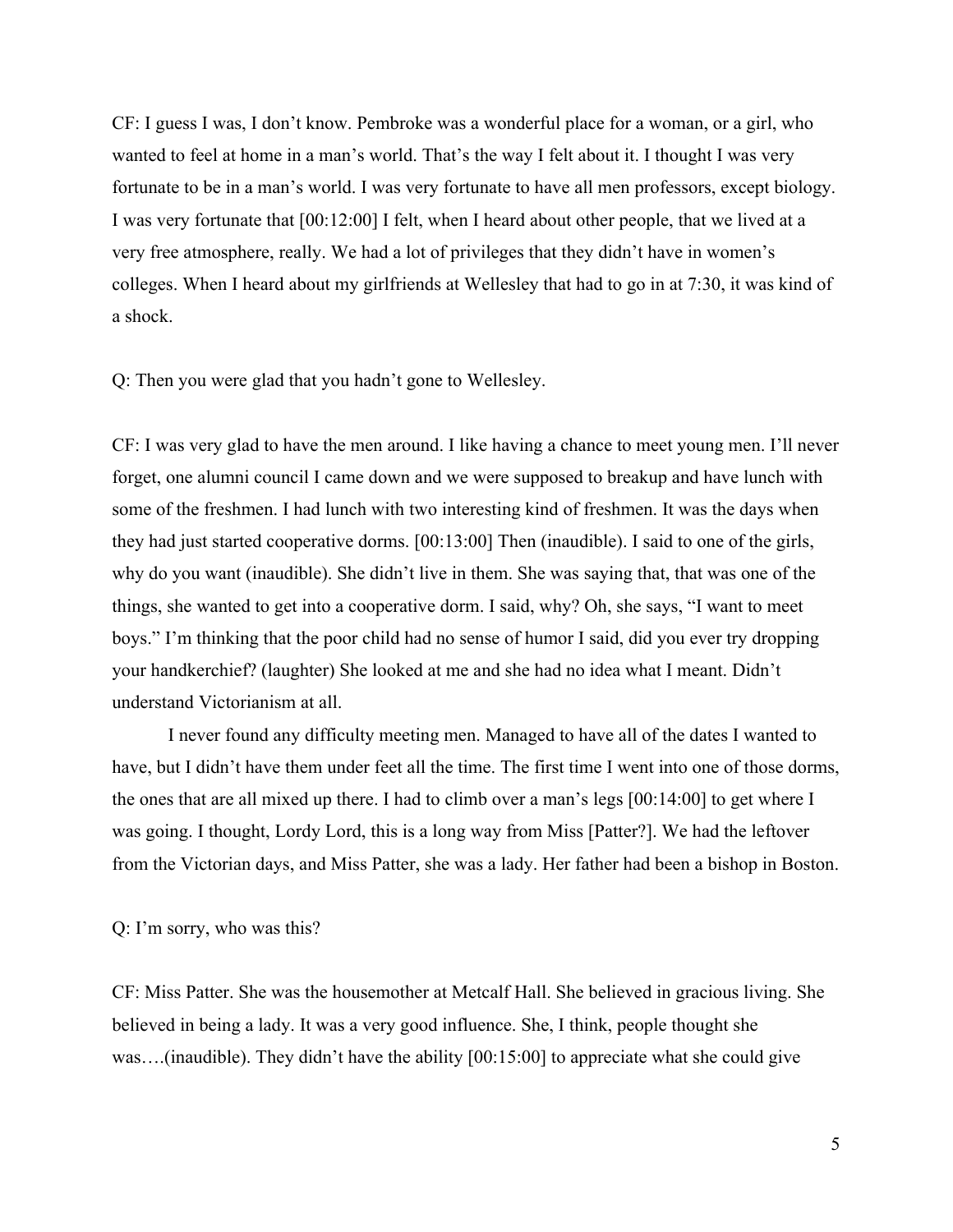them. My friends always used to sit at her table whenever we got a chance, because she was interesting and she knew interesting people in Providence.

[Telephone rings – CF: If that telephone in there rings, I don't know…that's somebody else's frequency. I don't know what it is. Not physics. (laughter)]

Q: So she was an interesting…?

CF: She was an interesting person and very gracious. She expected the most. She expected you to behave like ladies and gentlemen. She had no use for wool stockings which were very fashionable in those days. [00:16:00] I remember, she happened jump off on the… be on the trolley car with some of my friends. A friend got called in very much disgusted because she had no stockings she was so amazed that she got a turn. It was a hangover from Victorianism, but darn it all, I think they might be better off with a few hangovers. I really do, but that's an old lady.

Pembroke had that fact that it was predominantly a man's college, no matter what you said. I think it did a lot to – there weren't so many pressures and all that sort of thing that you get in a woman's college. I'll never forget [00:17:00] visiting a friend of mine at Mount Holyoke. Such a fuss they had when the mail came in, and they have all these letters. It was much better to get a telephone call. It was a much more natural kind of a life. I liked it especially because I knew that if I went out into business, if I really went into business, I was going to be in a man's world. I liked the fact that you got a man's ideas (inaudible) and of course there were an awful lot of Brown men that didn't like having Pembroke there. They didn't like having women there. I noticed that whenever they got an invitation to a dance they always came along.

Q: I've heard that story before. [00:18:00]

CF: I never found it very difficult to meet a man if you wanted him.

Q: Socially there were a lot of friendships and interaction between men and women?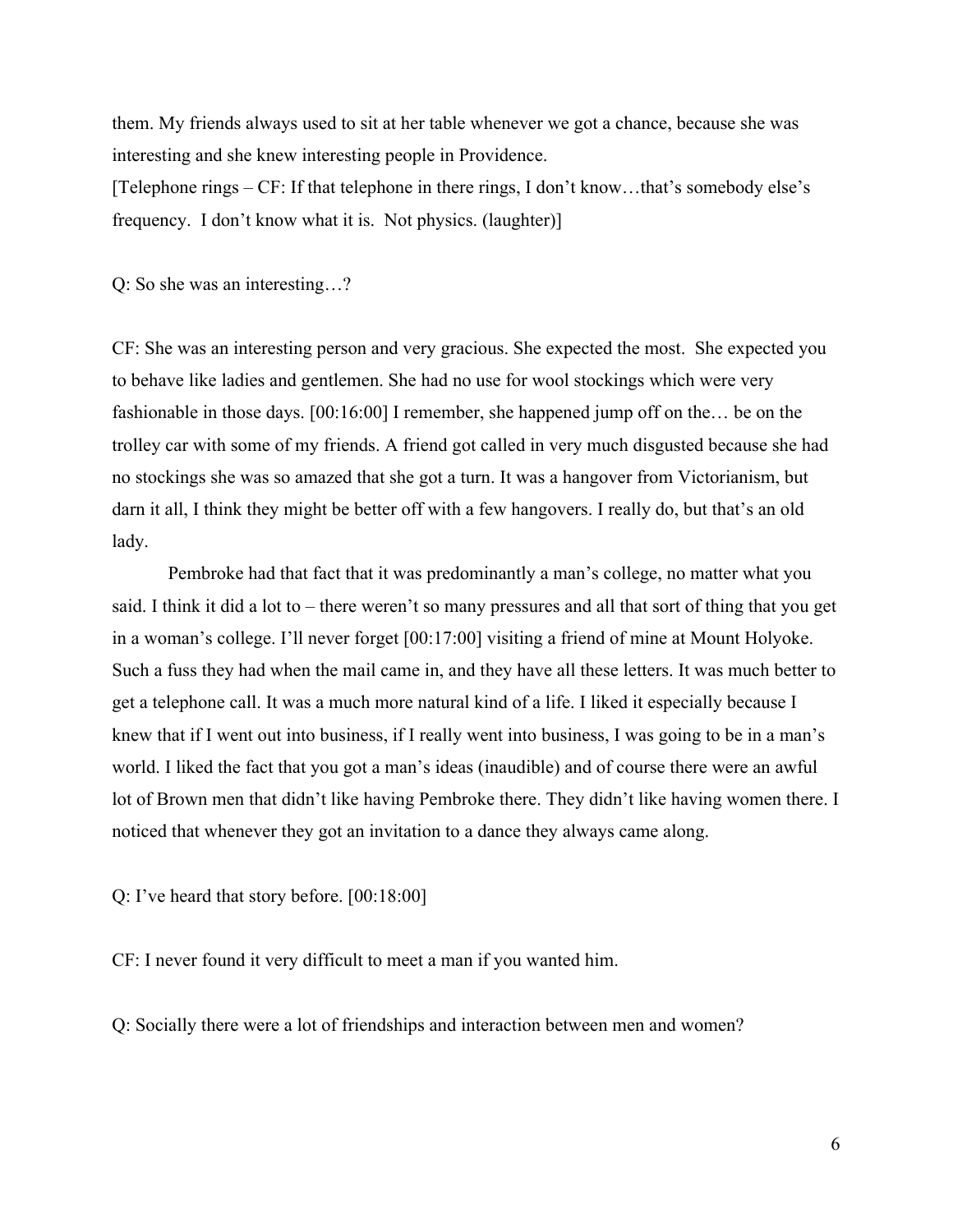CF: Oh, yeah. You had dates and you fell in love. That was another very good experience when you got your first, really. I had a high school one but that didn't count. You got your first a little more mature over with and done with before you got out, to make up your mind what kind of a life you wanted to live.

Q: What about academically? Did you take courses on the men's campus?

CF: I had chemistry over there and biology.

Q: All of your courses in English and history were (crosstalk 00:18:58). [00:19:00]

CF: I had very few courses with men, except – no, chemistry wasn't with men. We had our own chemistry course, and biology of course with men, but you were on the men's campus. You wore your hats and gloves. I've heard that ridiculed so much by your younger generation. I don't know, if it would be bad or better if a few things had to be done now.

Q: That started going out pretty early, though, didn't it? The hats and gloves?

CF: I guess it lasted through my day. Hat and gloves downtown. Hat at John Hay Library.

Q: You read the John Hay Library (inaudible)?

CF: You could (inaudibleHistory and English), but you didn't go to the John Hay Library a fair amount.

Q: That's what I've heard.

CF: Well it was kind of nice, but there were a lot of nice things about it. You could go Monday evening before fraternity meeting nights when they had step singing in the spring, and that was lots of fun. I think it's gone, isn't it? Long gone.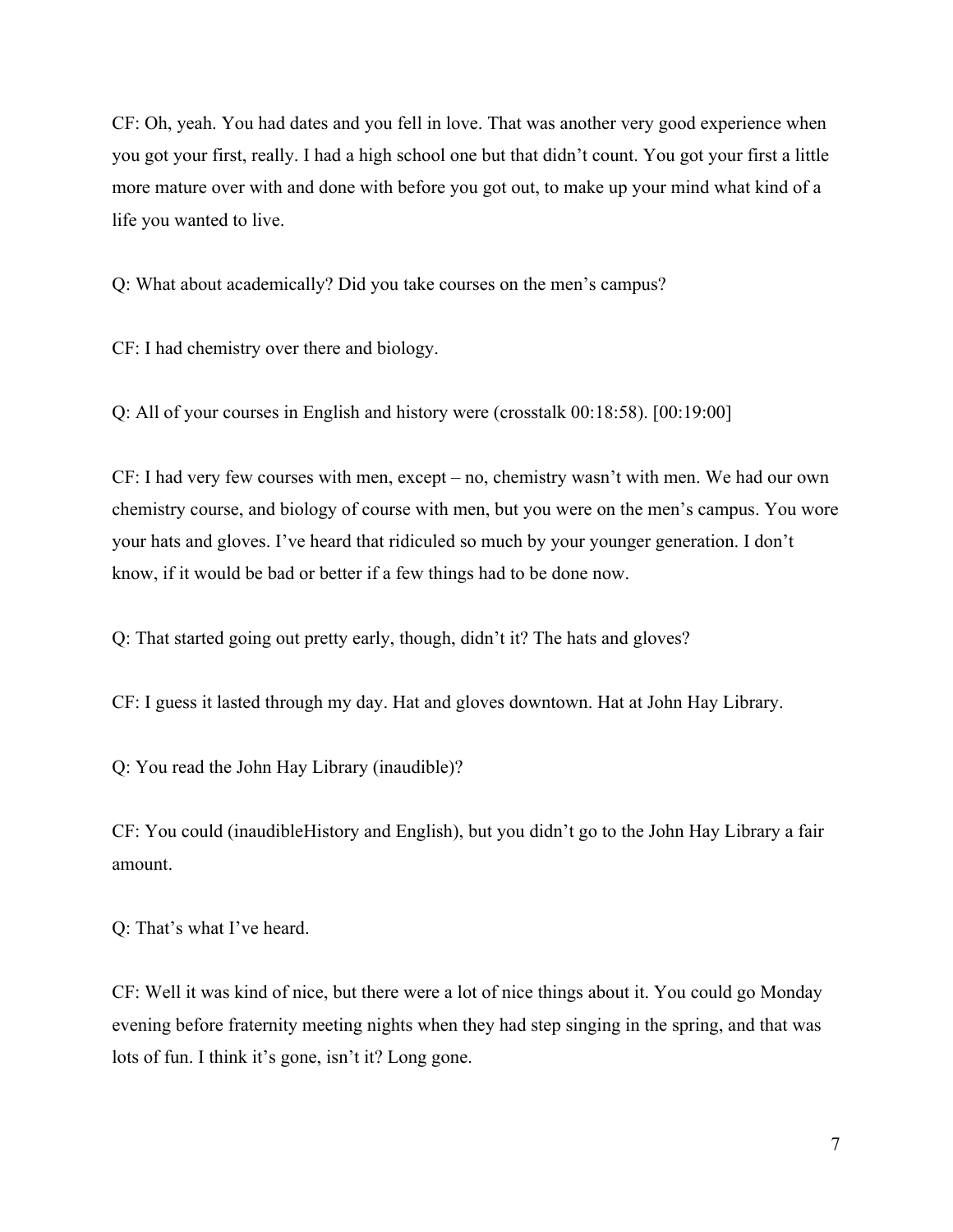Q: Those were on the men's?

CF: You'd go to the library and then the men would have fraternity meetings, and they'd come to the library and meet you and take you out after (inaudible). It was very comfortable. You weren't supposed to go downtown when you were a freshman without an upper classman with you, or a man. That's why people met me and (inaudible).

Q: Did that have to be approved by anyone?

CF: No. [00:21:00] What the men? No. It was (inaudible). You were supposed to be an adult.

Q: What was the housemother's role then? You said she….

CF: A housemother was a housemother. You had to ask permission if you wanted to be out; after sundown, if you wanted to be out after 10 o'clock. She just took care of you, kind of. She really was a housemother. She was very interested in her girls. She always had her own little(inaudible) at Metcalf Hall so was always in the Sitting Room – they have a what? They don't have a housemother now. It's a loss. [00:22:00] Her door was always open into the [bull?] parlor. They had a room on the left-hand side of the front door. That you entertained your gentleman friends. Her door was always ajar, so that was all she had to do.

Q: She wanted to make sure it was OK.

CF: She was not obtrusive about it. She was… her door was ajar(inaudible). Things were strict about getting in 10 o'clock. If you made friends with the night watchman it wasn't so bad. You could always find a way to get by that. He'd let you in. Through the cellar. He'd give you an apple.

Q: Wow. I guess you did make friends with the night watchman? [00:23:00]

CF: Oh, yeah.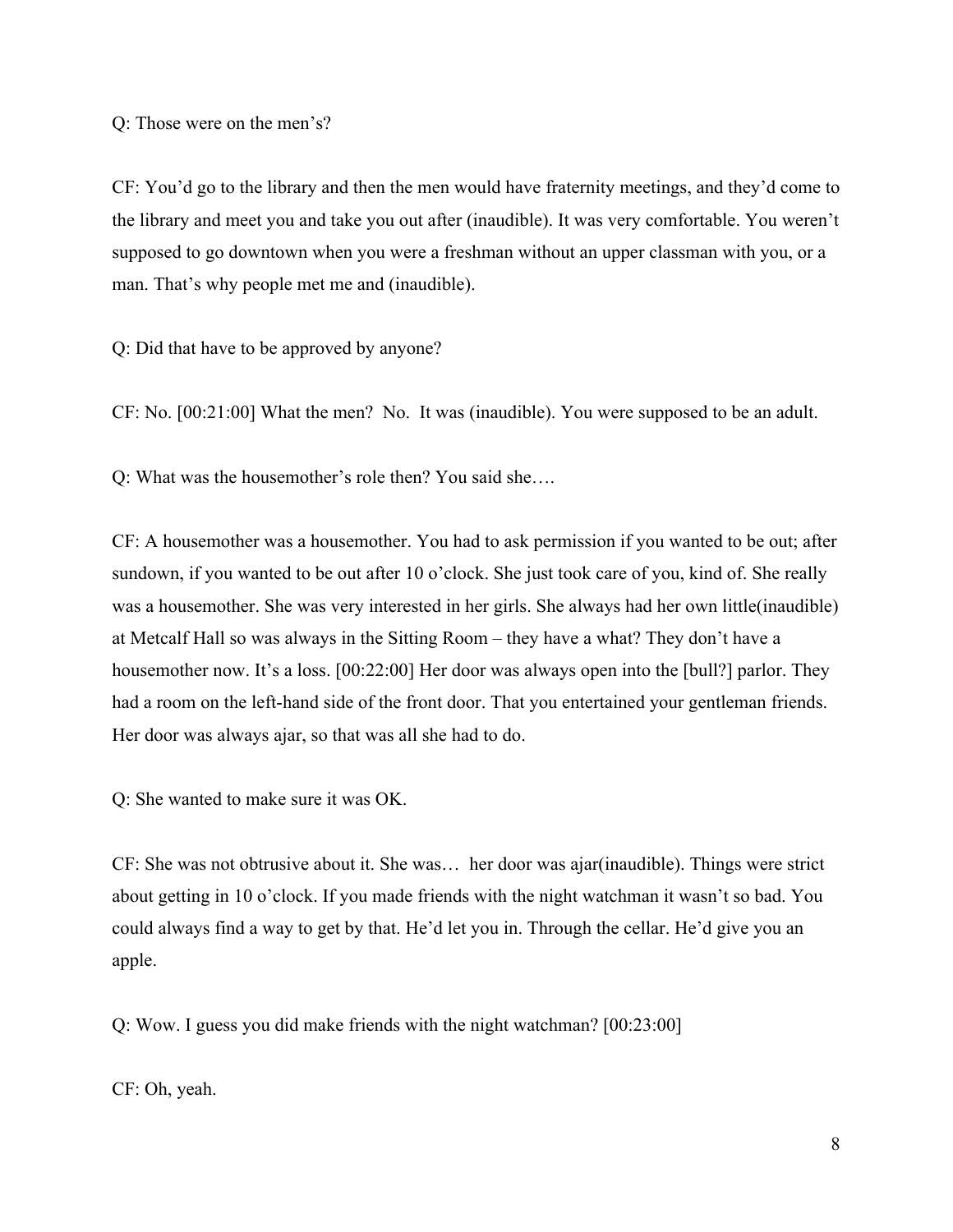Q: People found ways to get around?

CF: Oh, yeah. We were still molded somewhat by the Victorian ideas. My friends had all been brought up with the same kind of almost a Puritan… semi-Puritan background. We had standards.

Q: You didn't need much supervision? People were responsible?

CF: Yeah. We were. They didn't trust us very far. I don't know why. The worst experience I ever had [00:24:00], with not obeying the rules about going downtown when I was a freshman. The [Emperor Jones?] came. I think it was the Emperor Jones. It was one of those black plays came to Providence. This friend of mine and I wanted to see it. I guess we didn't know any men that had money enough to take us to the theater anyway. We got seats in the second balcony, and we were the only whites in the balcony. I knew we were out bad. It was bad and we were downtown alone. That's the only time I only felt uncomfortable about breaking the rules. I never felt so bad about staying out after 10:00 or something like that.

Q: What can you tell me about Dean Allinson?

CF: She was a marvelous person. She just was a marvelous person. I'm so sorry for girls [00:25:00] today that they don't have chapel talks like hers. She was just great. She had a nice sense of humor, and she had very high standards of conduct, and very high standards of scholarship. A very keen understanding of human nature, and she was a great inspiration. I don't know anybody that came under her and had the opportunity to really get to know her a little. It was a rare opportunity and a rare privilege (inaudible) There was nobody that I have met down there at Brown now that anywhere near reaches that kind of a relationship with the students. [00:26:00] There just isn't any. You don't have any chapel, do you?

Q: No.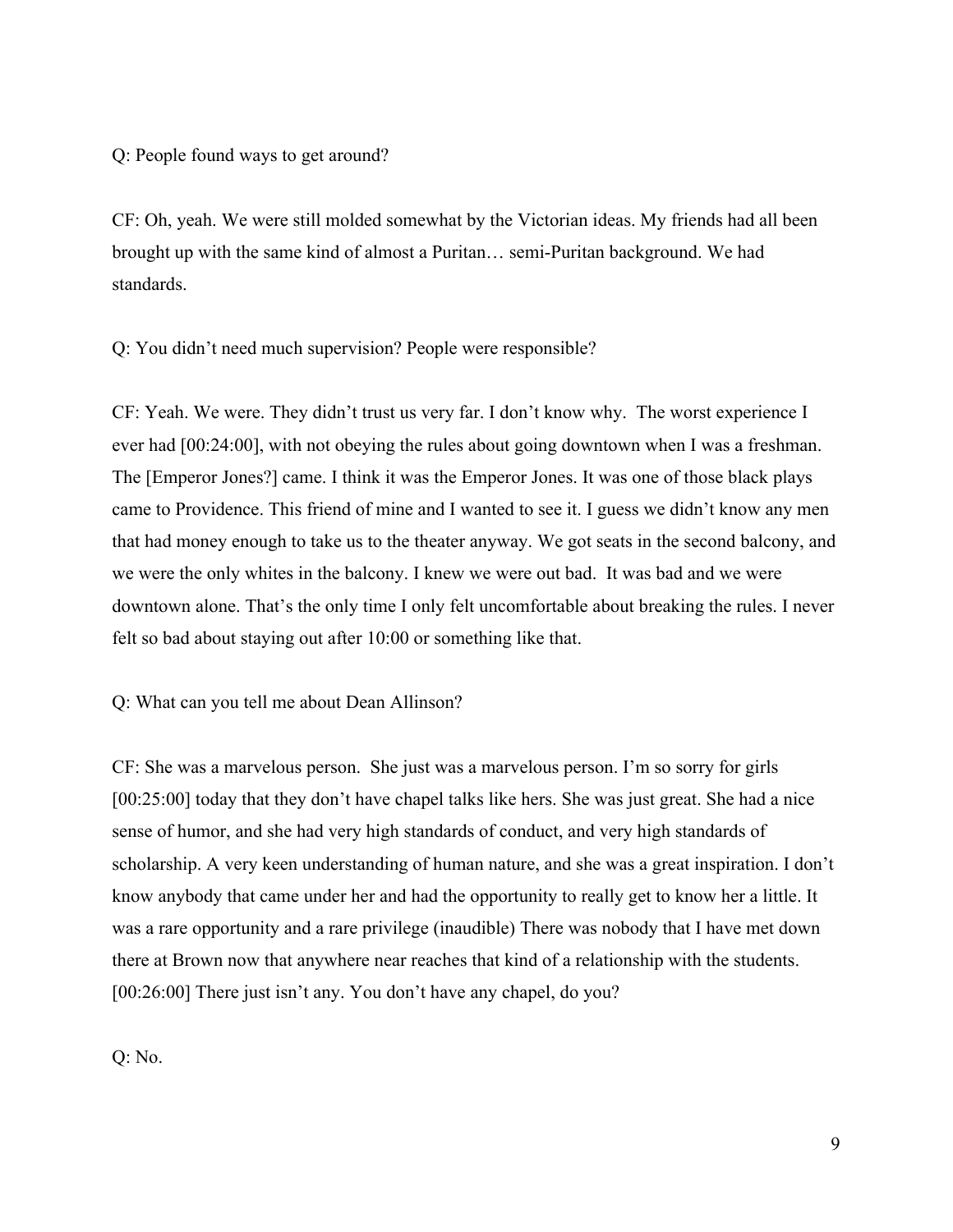CF: Five days a week we had chapel. One day was student government day, but the rest of the four days we got Mrs. Allinson. That was our freshman year. Poor Mrs. [Keene?] came back and that was a sad experience. Then we got Miss Morriss, and she was wonderful. She was entirely different from Mrs. Allinson, but she understood the student. She was that much younger. She was terrific. She didn't have the same – maybe, I don't know. [00:27:00] You can't say the same depth, because she did have it in some respects, but they were very different. That was a great privilege to have had them and felt that they were your friends. Miss Morriss and our whole crowd were really very close. We'd come for dinner with us and have us at her house. It was a nice relationship. She gave us a lot.

Q: The students were as close to her as they had been to Mrs. Allinson? How was it different?

CF: Yes. You always knew that Mrs. Allinson was only temporary, and Miss Morriss came and she was there, and she was it. Her father and mother were charming and they used to entertain [00:28:00] the seniors at Sunday night supper, and things. Nice. That's the thing that I feel bad about, that so much that was charming, and gracious, and sort of soul-satisfying has gone out the window with college education today. There doesn't seem to be anything that takes its place.

I never shall forgive Brown for doing away with Pembroke because it seemed to me that at Pembroke you had the best of two worlds. You had a woman's college that really amounted to something. It was Miss Morriss, of course, was the one who really and truly put Pembroke on the map nationally. [00:29:00] Pembroke was becoming a leading figure in the inter-scholastic world. You had that small group, and even kind of a dumdum had a chance to have some kind of an office, or something or other. It was a chance for a woman to really find herself and not be overshadowed by a man. You had all your organizations. You had all of them, and you could make of them as you would.

Q: It sounds like you were in a lot of organizations and people really did like it.

CF: What was that?

Q: There were a lot of organizations, weren't there? [00:30:00]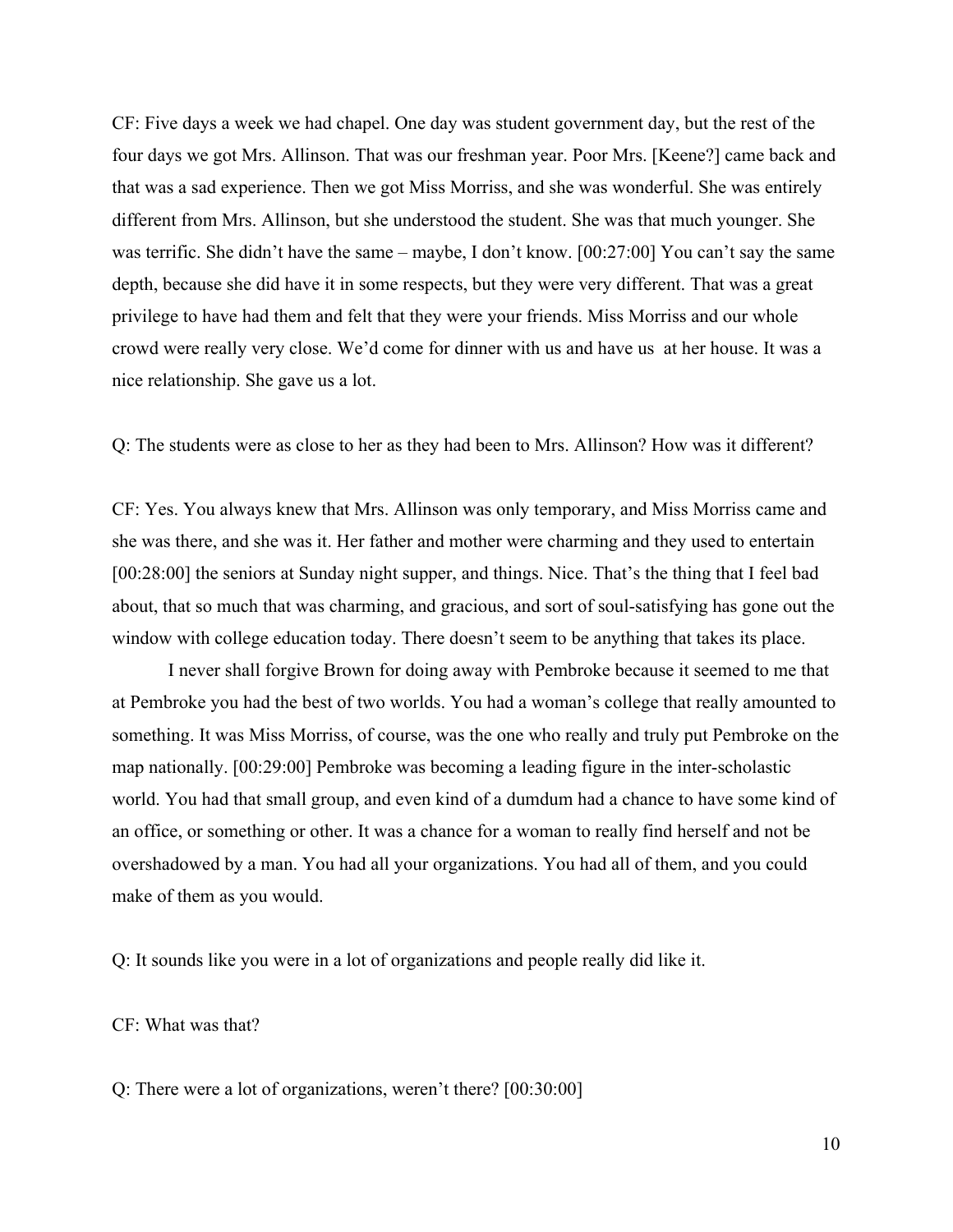CF: Oh, yeah. We had everything. All your books, and all your magazines for the people who were onto that kind of thing. There was just everything. Thespians, dramatists, people who wanted to be in plays. All the athletic business, music clubs, glee club.

# Q: Were you involved?

CF: It was still Pembroke when my daughter was there. She graduated in '53. I don't think she got as much out of college as I did. The thing that I objected to in her day was that her friends were not as [00:31:00] – I think the men played a larger role in her life than they did in mine. I liked them, and I dated them, and I got engaged. I like my women friends as much. We had a very small… Very small. I was very fortunate, too, because I got to know a lot of city girls. That was very nice, because then you could get invited home after a dance so you didn't have to get in so early. There were lots of ways of getting around things.

## Q: Right. [00:32:00] Did you meet your husband?

CF: (inaudible) at Brown then. That's the one thing I never regretted. (laughs) I always felt, I kind of envied these people that came back to the reunions with their husbands afterward. Especially in later years. No, he was Tufts. We had a good life.

Q: When you were in college do you think there was pressure about marriage? About women needing to get married right after college.

CF: Some did. There were those of us who felt that they didn't want to be married for at least five years. We wanted time to earn some money and they would spend it themselves. I think that's one of the things today, now the girls do things like earn money and put some man through medical school and then he…. We just had a very sad case here in town. Anne became very famous and made a lot of money. He's decided he wants a different lifestyle, and he's left the one girl who put him through college, through medical school (inaudible). Let that be a lesson to you.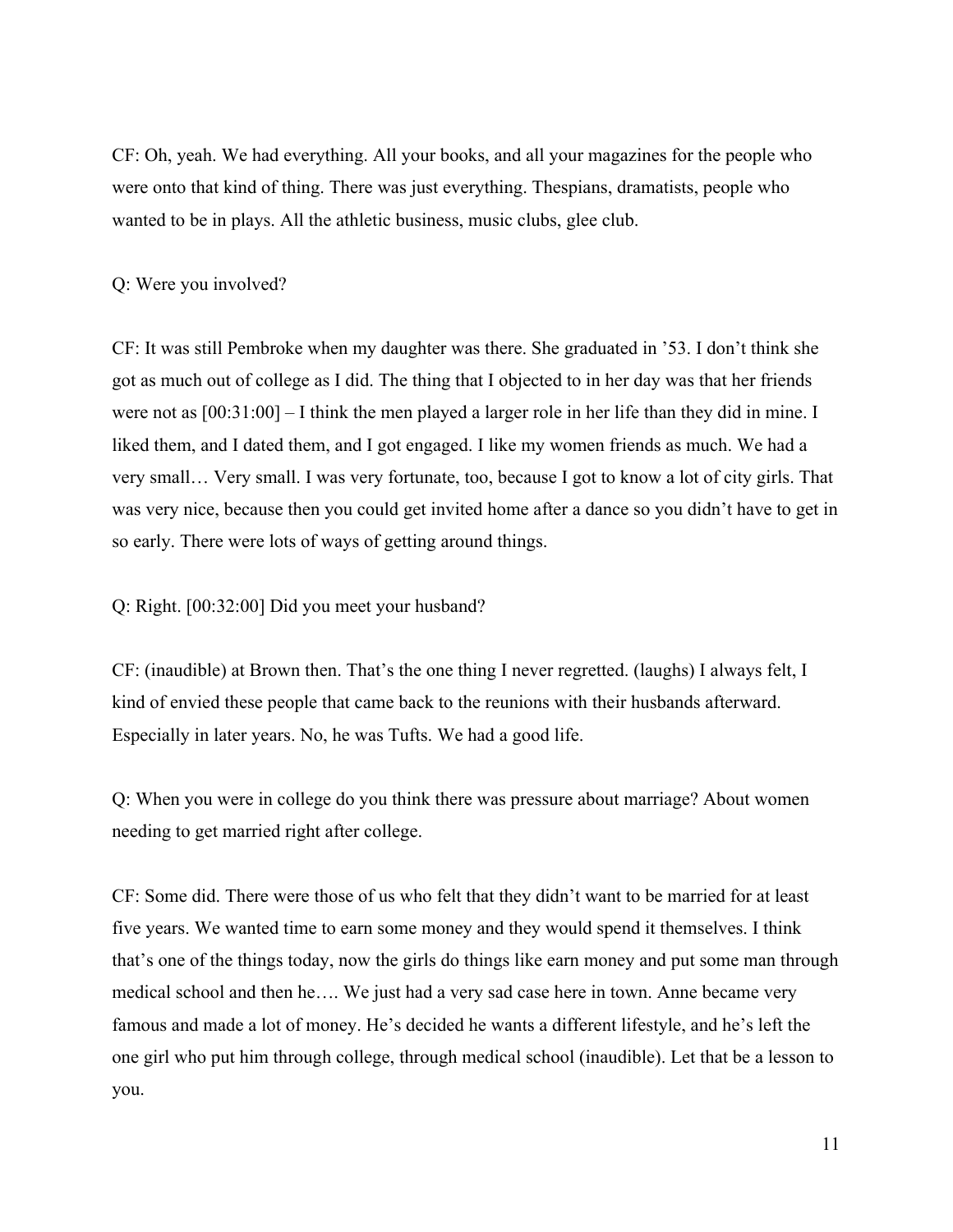Q: Definitely.

CF: I think most of us planned on getting married eventually, but we were in no hurry.

Q: That was OK? There wasn't the pressure that there seems to be, like in the 50s, the pressure to get married younger? [00:34:00]

CF: No. One of my best friends was married, but she taught for a couple of years before she was married. Earn some money themselves. I think that if every woman needs to go out and earn some money all herself and have it, and spend it the way she darn pleases; not responsible to anybody else, then get it all out of her system, and then settle down to marriage. She's much better off.

Q: That's what most of the women seem to have done from your classes. Waited.

CF: I think that's really kind of sensible. [00:35:00]

Q: You said you went right into insurance right after college?

CF: I went into my father's office. I did it until I got married.

Q: Then you assumed that when you got married?

CF: No, I got married, and I stayed home, and I kept house, and eventually had a baby. We moved to New York. My husband was with a subsidiary store in Webster. He had always been in the store at Webster. They have a subsidiary (inaudible) was assistant to the president. We lived in New York for four years. Unfortunately, we were married in 1929 and we were on our honeymoon when the first [00:36:00] crack came in the stock market. We were very lucky. All through the worst of it, the first of the Depression we had a job, and had a good salary. We lived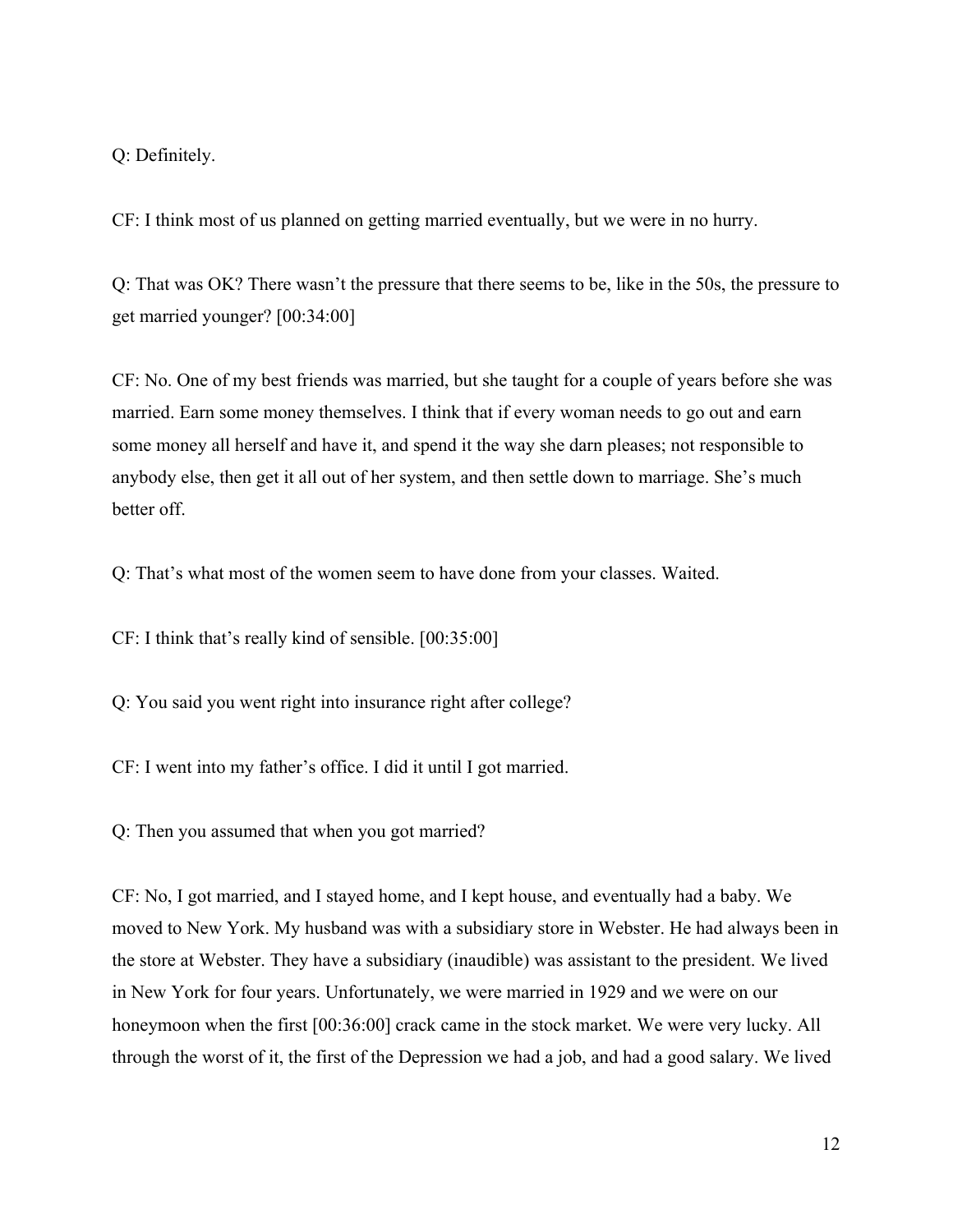in New York and I had a lot of fun, because I got a chance to get to know New York and see all the things. I loved that.

Then we went to Washington. Nobody wanted any more skyscrapers built, for goodness sake. He went and got a job with the government and we went to Washington for while. That was kind of interesting. Deborah was a baby then, so she went on everywhere with me. She would say hurrah for all the flags on Connecticut Avenue when we went by the embassies.

Then we came back to Marblehead. [00:37:00] I got engrossed in all kind of volunteer activities.

#### Q: What sorts of things?

CF: I was chairman of the nursing school advisory committee in Salem Hospital. I was chairman of the school committee. I was president of the woman's club. I was active in the church. What else? League of Women Voters. I was interested in garden club and the arrangers. I was busy, beside that we had a child. I can't understand why young women can't – I realize now that the cost of education for kids is so much that [00:38:00] women have to go to work because there's no other way to do it. It's just too bad, because they get so much out of volunteerism, if they only had a chance at it. I think there's all kinds of broadening experiences because you have to learn how to get along with people, and how to run things.

Then, when Deborah went to college in 1949, I'd been very active. That's another thing. I was active in the Girl Scouts, president of the Girl Scout Council. Our executive director left. It was just Marblehead and it was in the days of the small councils. They couldn't pay very much money, so I said I'd take the job. I'd had enough sociology to be able [00:39:00] to be.. group work and all that sort of stuff. I took the job. Then I stayed on, and on, and on, and I worked for the Girl Scouts. I worked for the national organization for a couple of years, training. In fact, I'm still a board member of the camp committee. I've not been idle.

Q: Doesn't sound like it at all. No. You said you did training work with the national Scouts? Did you do that from here, from Marblehead?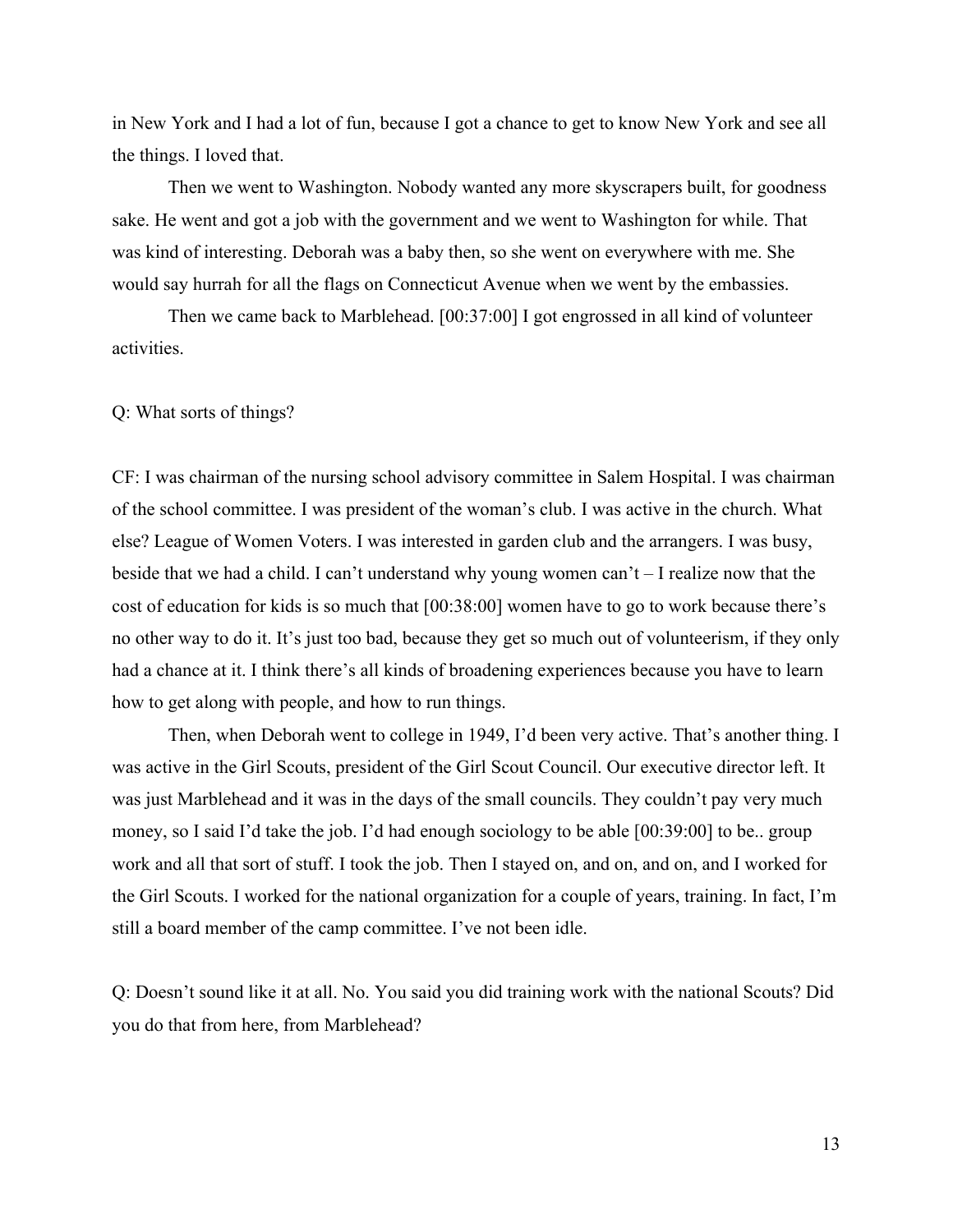CF: I did it all over this section of the North Shore. [00:40:00] Then I went to work in [Andeville?]. I did a (inaudible). Merrimack Valley. Gee, I think my life.

Q: Sounds great. Do you think your college education played an important role?

CF: Oh, yes. I think it was tremendous training. That's why I feel that I was very fortunate to have been in a college that, while it was a predominantly women-oriented, it had men. I never could have gotten along with a school committee – I was the only woman on it – if I hadn't – I've known men in their best and their worst. [00:41:00] I understood them, in other words. Sure. No, the things that I learned have stood by me. I was no great brain, but I managed to get along all right. I wasn't like my friend, Betty Jeffers, she was a Phi Bet... (inaudible). I never Phi Beta because I never studied it. There was too many interesting things to do.

Q: What were some of the other things that you were involved in at school?

CF: That I did what?

Q: What were some of the other things that you did at school that you remember?

CF: In high school?

Q: No, no. At college.

CF: At college, things that I did?

Q: Any activities you were involved in?

CF: I was class president. I was house president. [00:42:00] I always seemed to be working. Every time they had a play I had dirty work to do. New furniture for the glee club.

Q: Everyone had you doing everything?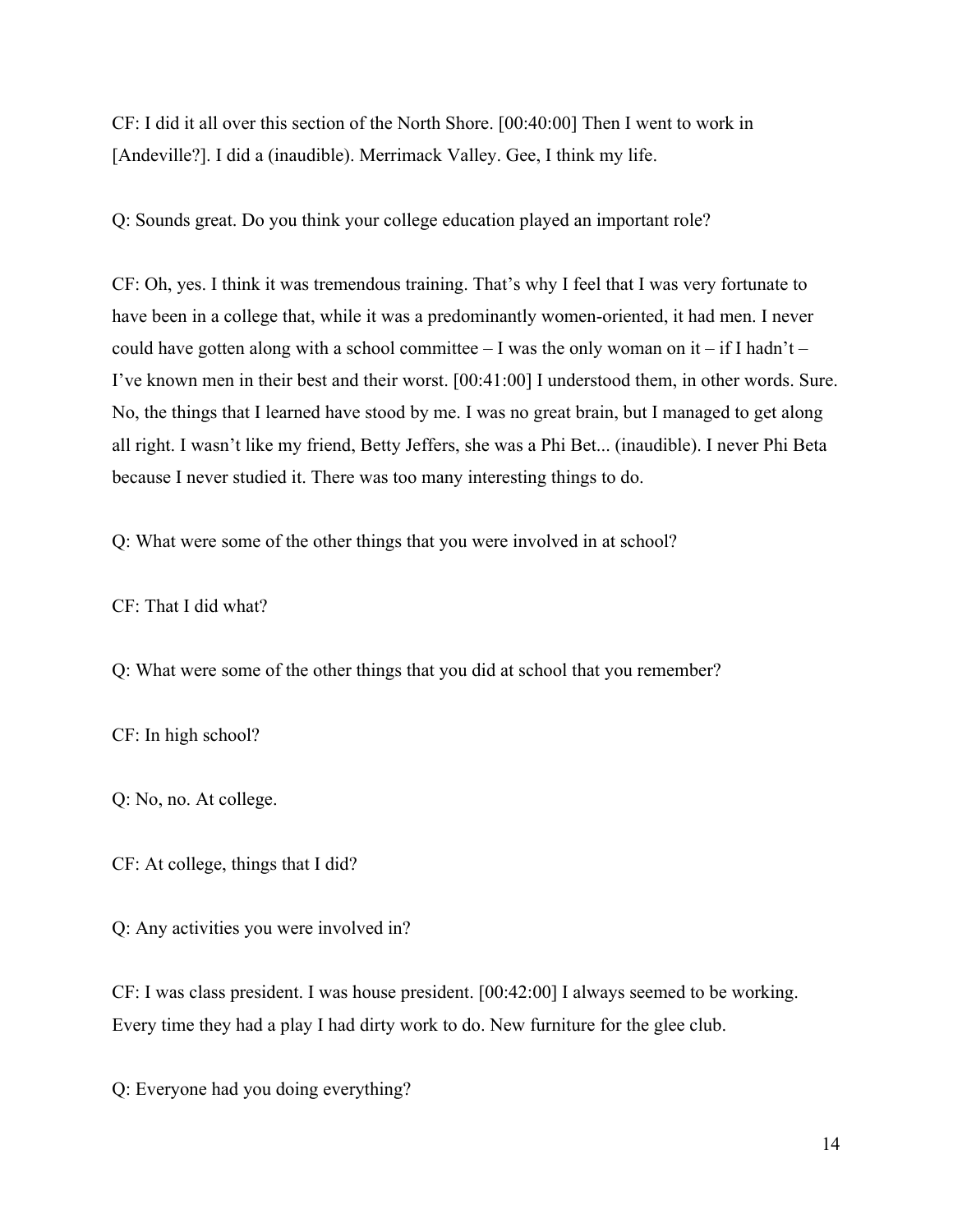CF: I was interested in everything, I guess. I had no talents. I couldn't sing. I can write just plain – I just finished a history of the church. I couldn't write poetry and that sort of stuff. I had to do a lot of some dirty work, too, but I had a good time. [00:43:00] House president, I was on the – what do they call it? What did they call that thing that we had? All the heads of women's organizations. It was like the [genarian?] club on the hill.

Q: The question club?

CF: You got to know people that way. Getting to know people I guess was the thing I liked best.

Q: It sounds like you must have gotten to know a lot of people really well.

CF: We've been having a lot of excitement in our church. We're having a  $350<sup>th</sup>$  anniversary of the founding of the church. We're having a big….It started in June. It started more than that. We wrote a book. Thirteen of us each wrote a chapter for the book. [00:44:00] Then we've done odds and ends (inaudible) to do a quarterly on the history of the church. Given a couple of talks on the ministers, the old ministers of the church who did the most for the town. I've been busy for the last year.

Q: Yeah. Marblehead, like you were saying before, you're a native of Marblehead.

CF: Go way back to 1634, I think, that the first ancestor came over.

Q: Really? Wow.

CF: I'm really am a native.

Q: Yeah. Makes you the perfect one to write the history of the church, right?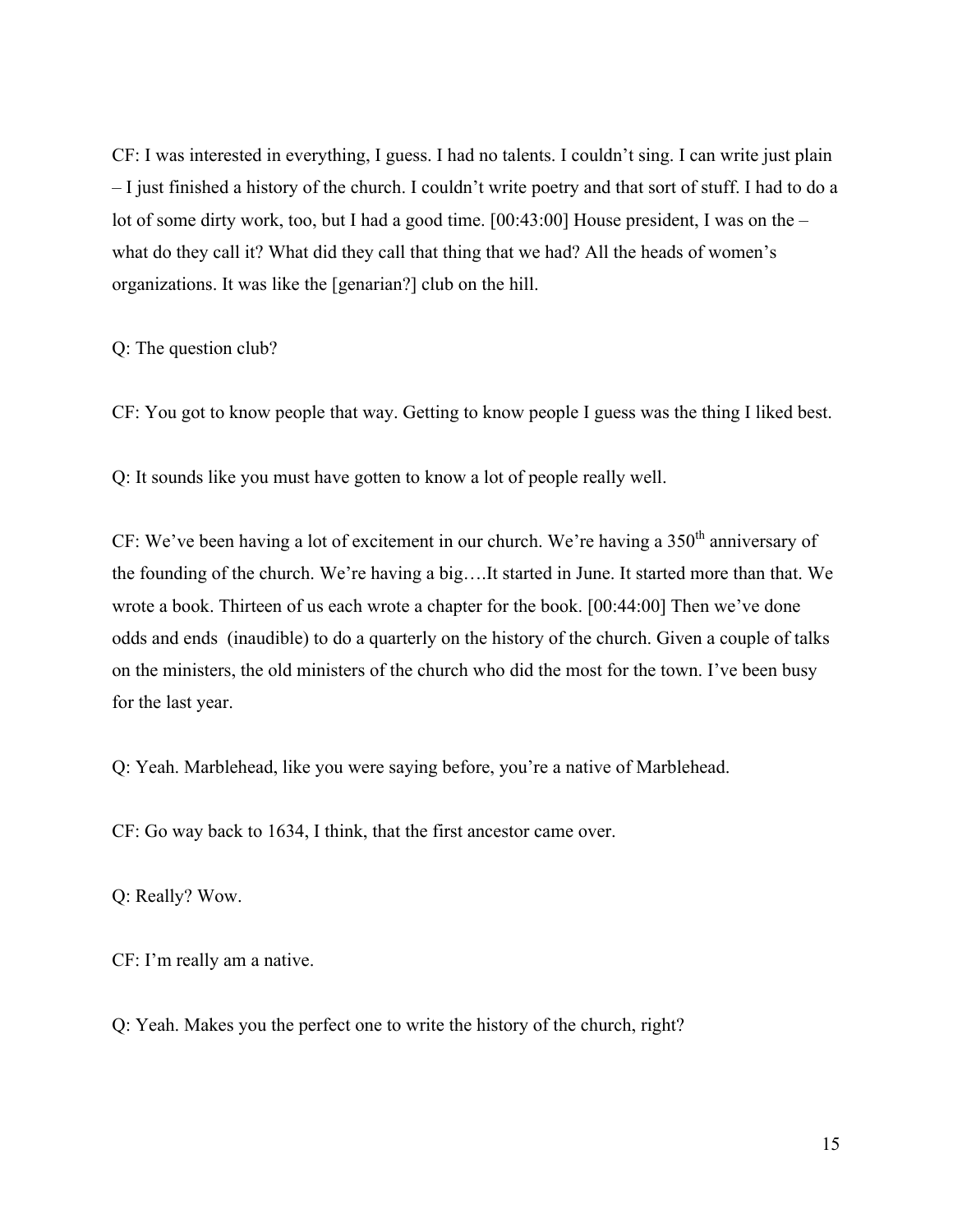CF: I always said I was brought up with the spoon in the church, [00:45:00] and my mouth had a silver spoon. My father and mother were both very active, which was fun. I like to do things.

Q: It sounds like you've done a lot of interesting things.

CF: I've had a lot of different kind of experiences. I don't know what they've done for me, except to make me interested in a lot of things. I guess that's it.

Q: You're satisfied with the way things have turned out?

CF: I've had a good life. I hate getting old, but it's one of the things you have to face in this world. [00:46:00] It doesn't seem possible. Sometimes I can't realize that we have lived – I've seen so many, many things. Some of them are for good and some of them were for bad. I suppose Brown is more prestigious than it was ever before.

My daughter teaches English at Marblehead High School. She was saying today that not one of our students had been accepted for early admission. She was furious, because she thought that she had, had two students who were worthy of early admission. They'd been accepted at Harvard, [00:47:00] they'd been accepted at Yale, they'd been accepted at Dartmouth, they'd been accepted here or there and everywhere, but no at Brown. I don't like that. I think you can get too choosy. I don't know that they're turning out that much a better student, but I suppose they are. I think they've missed an awful lot. I think the women have missed a lot. I don't know about what they have now. For women, what do they have?

Q: There's the Pembroke Center.

CF: Does it amount to anything?

Q: Yes. It really does. That's what I'm doing here today. This is through the Pembroke Center for Teaching and Research for Women.

CF: What does it do? Tell me about it. [00:48:00]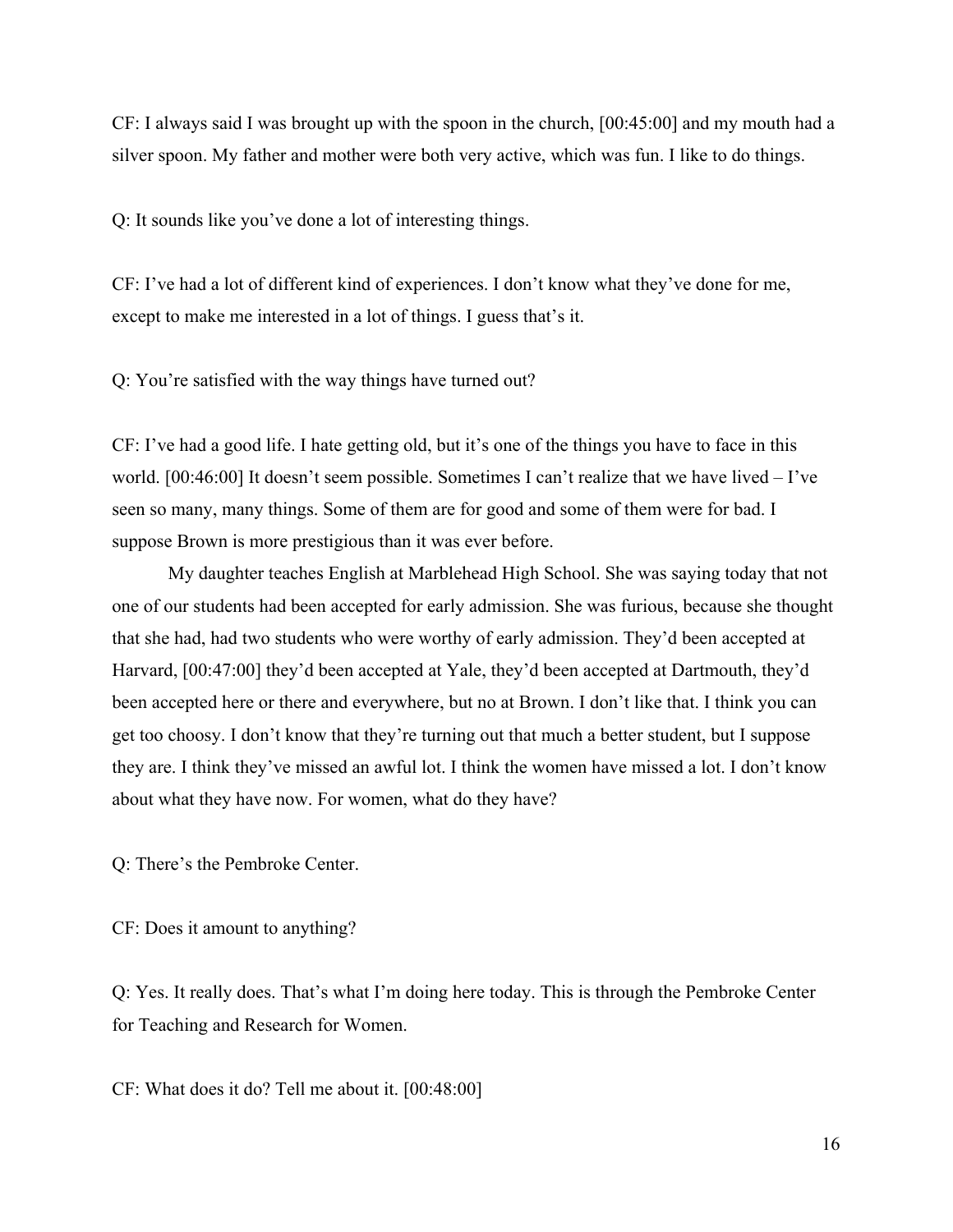Q: You must have heard from the associates. Have you heard about the associates of the Pembroke Center, which is a group of alumni? There's the alumni work that's going on.

## Track 2

CF: We got invited to a meeting once in a while some of us did. Miss Paddock was great friends with all of them so they used to come at lunch or dinner at the dorm. They were really something, those women. They were really and truly dedicated to the idea that women should have a place in the academic world, and that they should have a chance of a good education. They certainly worked hard to get it for them. When people laugh at them, but of course, they demanded. That's where this hat and glove business that people fuss and stew about now came from. Those women were brought up in the Victorian tradition. They were ladies, and they behaved like ladies.

If you ever have time to read that book, [00:01:00] "And the Ladies of the Club," it's been on the bestseller list. It was written by an 82-year-old woman. It's 1,500 pages or something. It's a tremendous book. It shows so much that, there was a lot of it. Because it begins at the Civil War days and goes on. But it shows that ladies were supposed to be ladies, and they were. They wouldn't have been anything but a lady. That is what the Rhode Island society expected of Pembroke girls, after they'd worked hard enough to get Pembroke started, they expected them to be ladies. That's why those things that sound today so silly, the [00:02:00] hats and gloves and things, were a protection, really, for what those women had stood for, I think. They wanted, they didn't want to see….Well they would have died if they had seen women today in short-shorts, and whatnot. That was not the thing and it's not the way they were brought up. These rules were set down because of the fact that Pembroke was dependent upon these women for so long. They had done so much.

I'll never forget when Miss Morriss came the question of smoking. Nobody was worrying about it ruining your health in those days, but it just wasn't particularly [00:03:00] ladylike. I remember Miss Morriss saying in chapel, "Girls, I ask of you, not to smoke in public. The section of Providence that we are interested in keeping interested in Pembroke, is not ready for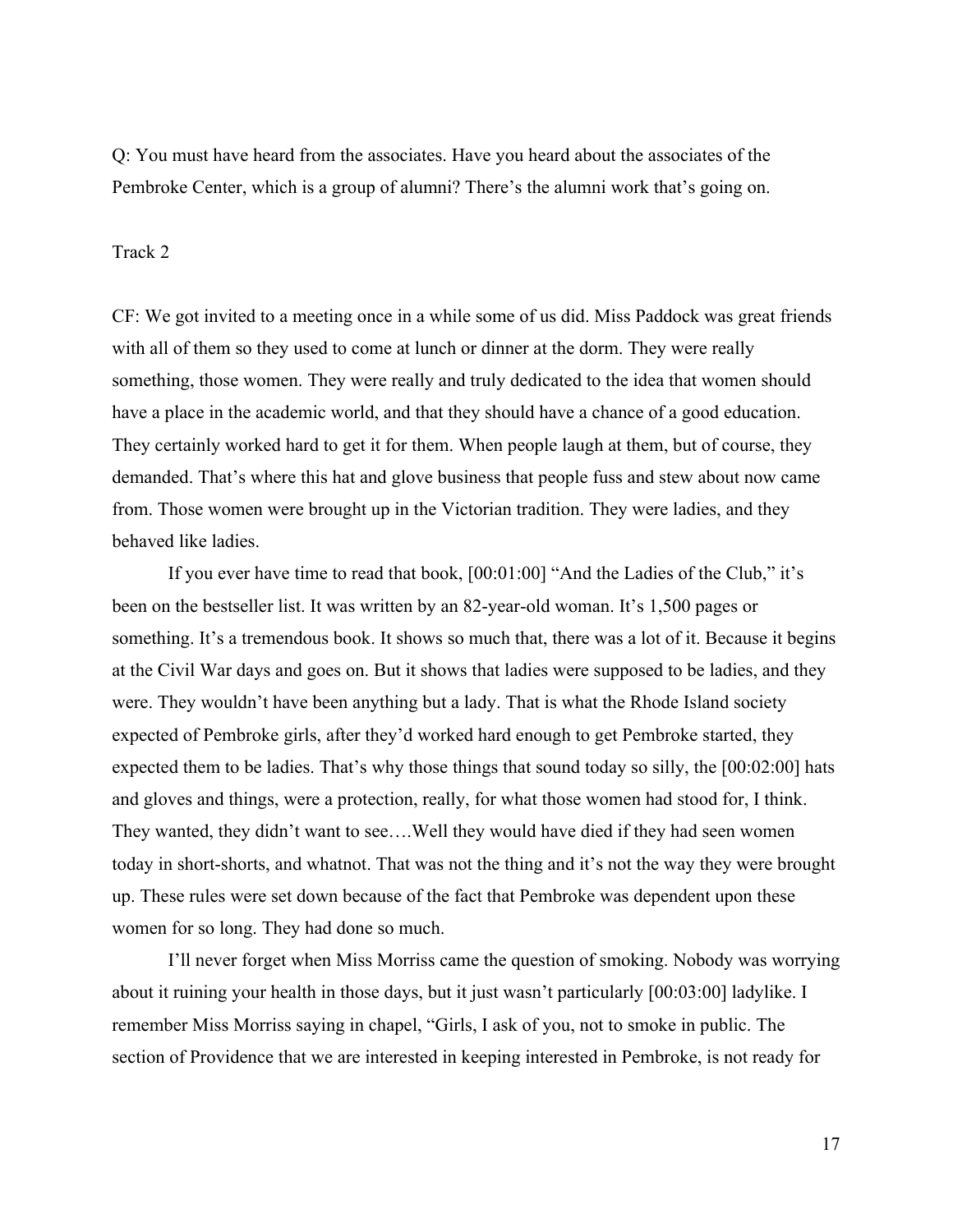women to smoke." This is the thing, when people laugh at it. They think how silly Victorianism was, there was a reason. It wasn't all bad.

Q: It's interesting that Miss Morriss stated the connection about following the rules and the support of the community of Pembroke.

CF: She was [00:04:00] a wise, wise woman and she was very far-sighted. I hope that nobody will ever not realize how much she did for Pembrokers to gain a national reputation. She was an amazing woman.

Q: That's what I've heard.

CF: So fun, so much fun.

Q: I've heard she traveled around the country and spoke.

CF: She was president of the AAUW. She appreciated the freedom of Brown. She taught at Mt. Holyoke, you know.. She realized that it was a much, wide-open, [00:05:00] fresh air going through than there was at some other women's colleges.

Q: At Pembroke?

CF: It was a broader view. There may be a little Victorian, but there was a reason for that. How shall I say. The freedom, and the opportunity, and the vision of what women could be and do was there, and it was coming in (inaudible).

Q: More so at Pembroke.

CF: It was, do a lot. Mrs. Allinson, too. Mrs. Allinson was, she was an impressive woman. She taught at…..what was the name of that club there in Providence? (inaudible). [00:06:00] That woman's club. They had a clubhouse, and everything and a swimming pool. What was their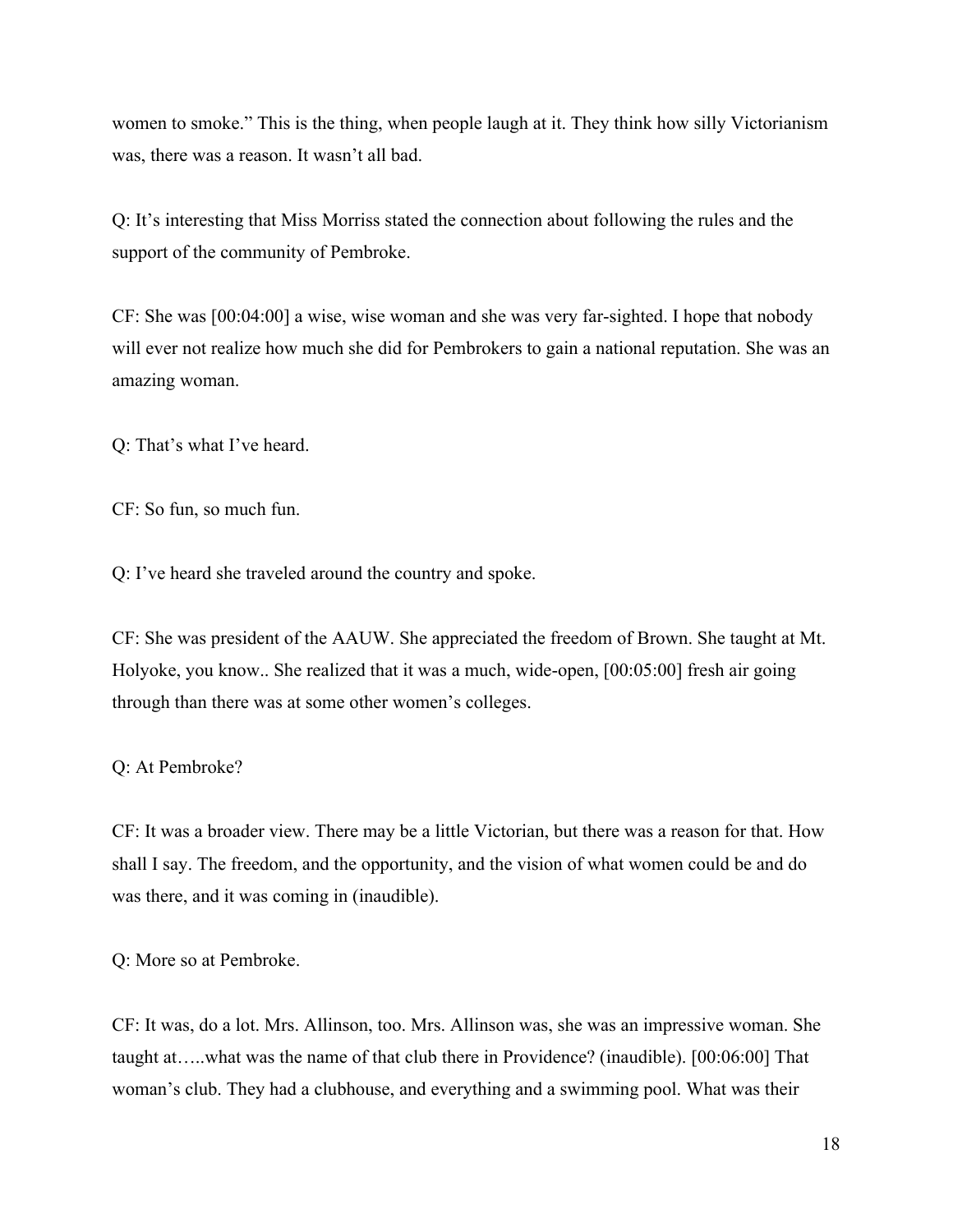name? Anyway, she founded it and was the first president, where she was a woman (inaudible) for president. That was after she was – you know the story. I'm sure Betty told you the story of Mrs. Allinson and Johnny Green. Johnny Green was a Latin professor. This was in the days before Mrs. Allinson was there. It was Miss Emory, and he fell in love with her. The day that her engagement announcement was made to. . . What was her last name? Anne Crosby Emery Allinson. [00:07:00] To professor Allinson. He wrote her a note that says, "Just my luck, Johnny." I don't know. He was a wonderful professor. When you taught Latin, you had to (inaudible) some days, you'll have to take Latin two years to get an AB degree. He used to cut quite frequently. We had Latin at 2:00 in the afternoons. It was a terrible time.

Q: Do you have any particular memories that stick out about certain professors, or certain classes?

CF: Oh, Professor Collier was one of my favorites. Professor Collier taught history. I think I took about four of his courses, I liked him so much. [00:08:00] And [Benny Cowell?], and Professor Hastings. English courses with him. What was the name? This is the failing of old age. You can't say names when you want to fast enough. He was a great actor. Anyway. He was marvelous. He taught drama.

Q: You had some of the best men professors?

CF: That was another thing about Pembroke that was wonderful, because the men all liked to teach the women better than they did the men, because the women worked harder. [00:09:00] He taught the heads of the department.

Q: You really got a sense that they really liked teaching the women's classes?

CF: They all said so.

Q: Did they?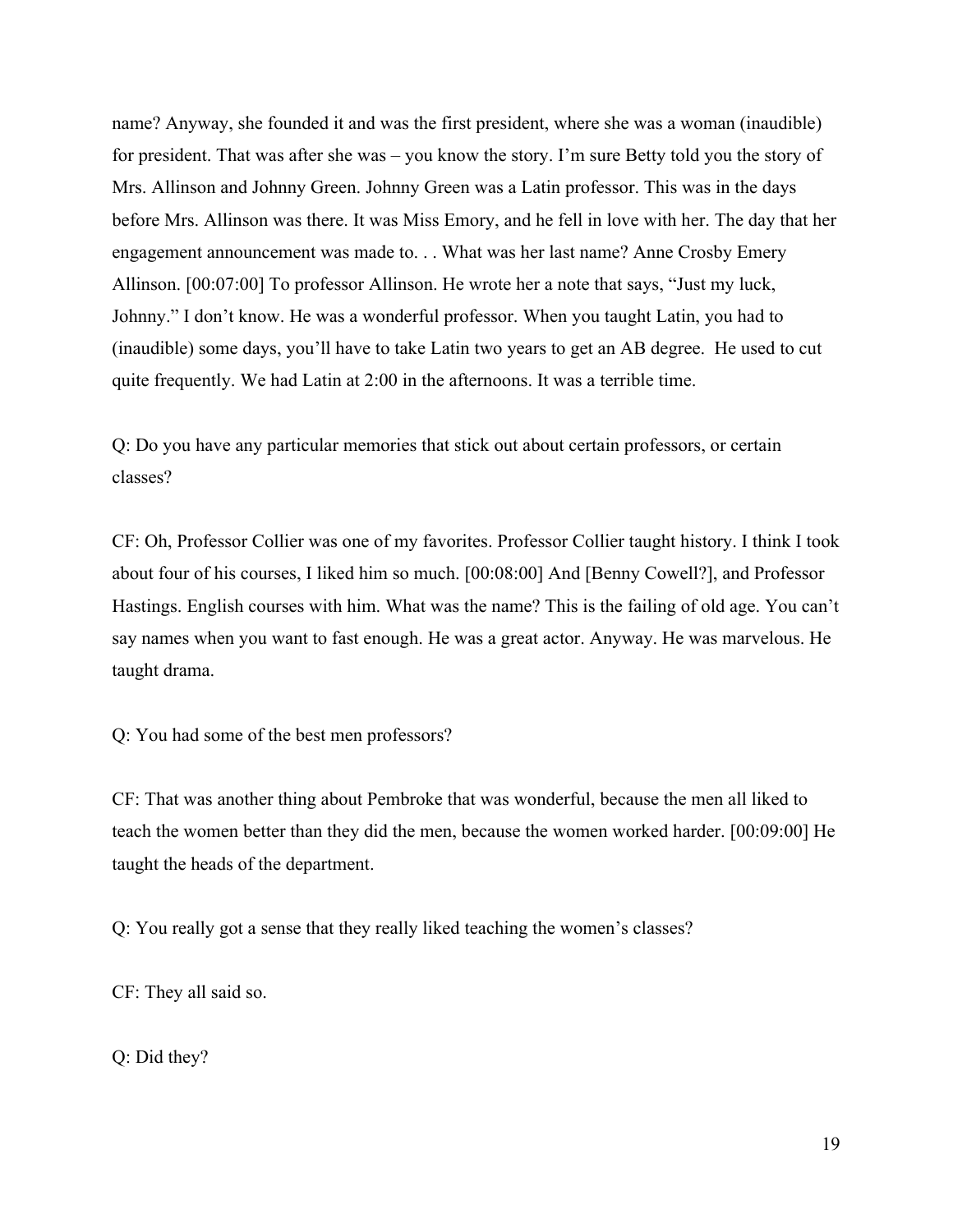CF: Mm-hmm. They loved to come in.

CF: How did the men feel about that?

CF: They didn't care. The thing that made us mad, though, something about the women had to get a higher. . . It was something about Phi Beta Kappa, the women had to do a little better than the men to get the be (inaudible).

Q: That's interesting.

CF: I've forgotten exactly how much it was. It was a long time ago.

Q: Do you remember a discussion about changing the name? [00:10:00] Because when you were there it was the Women's College.

CF: Oh, yeah. We went in as the Women's College. Then we were all thrilled to death, Miss Morriss did that, changed it to Pembroke. It was wonderful. She said that we had to have an identity of our own. Everybody was thrilled.

Q: You think that the students (inaudible).

CF: When it was the Women's College in Brown University sounded so… (inaudible).

Q: Long, for one.

CF: Well, yeah. We liked being Pembroke College. I was awful glad that I got a Brown degree after they changed it to Pembroke. It would have been terrible to get a Pembroke degree. You wouldn't have had any degree.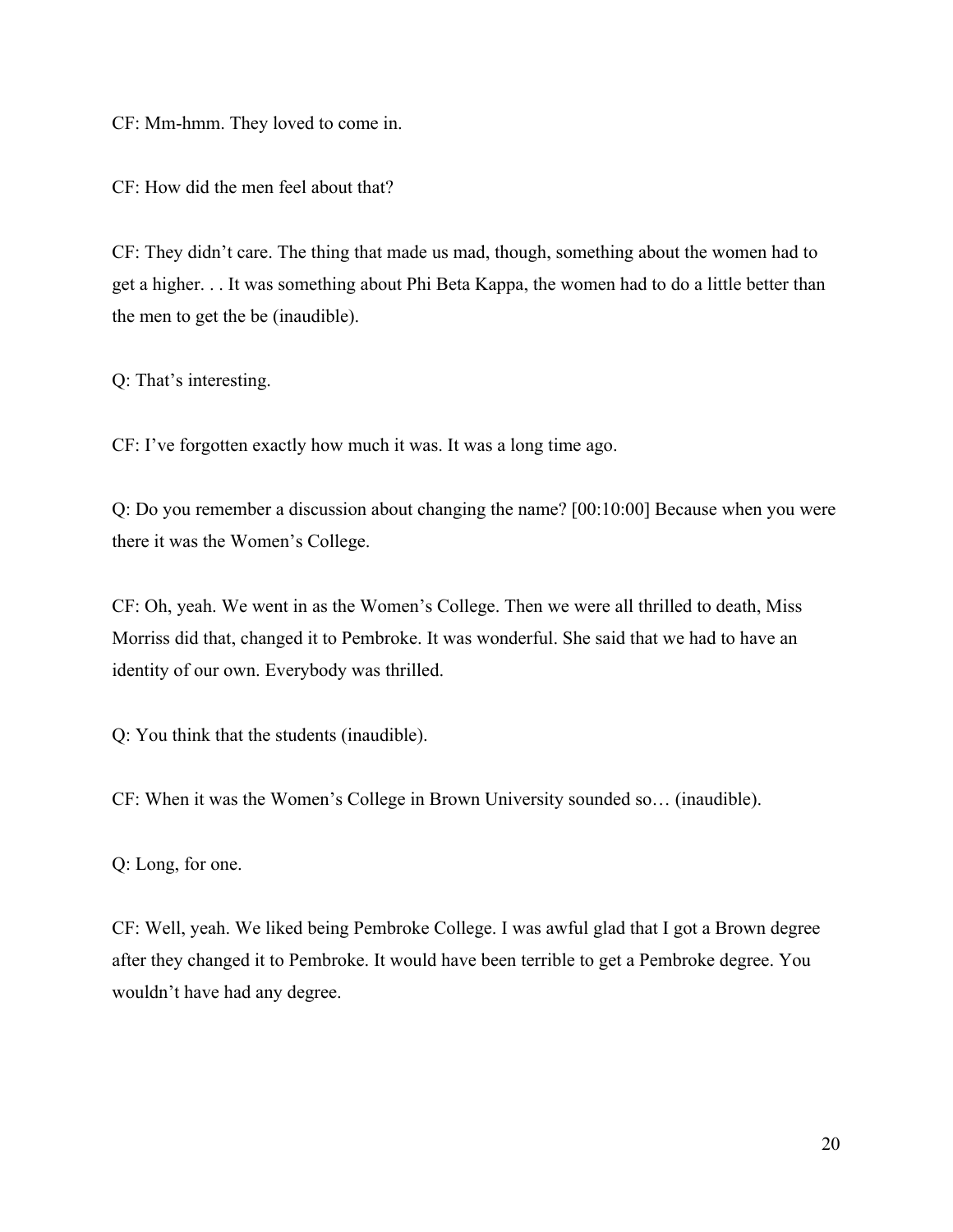Q: That was one [00:11:00] issue earlier on when there was discussion about the name change. The alumni, many of the early alumni, wanted to keep it the Women's College in Brown University, because Pembroke would not have the name.

CF: Well they didn't know Miss Morriss then. She had a dynamic personality and she was so pretty. That awful portrait of her doesn't do her justice. If anybody ever goes at the end of a – it didn't look as if anybody ever went in there when I was there for a reunion this year in the Crystal Room. Yes. [00:12:00] Mrs. Allinson's doesn't do her justice. None of them, really. Maybe I say it in say it (inaudible) way, I don't think they appealed to me (inaudible). Miss King's (inaudible) I think. She was an unusual woman, but poor soul, she couldn't help…. I don't think she was that old, either. I never knew how old she was when she died, but she always seemed like she was. She got senile. She couldn't get through the Lord's Prayer in chapel. It was terrible.

Q: She was there for six months or something during your time?

CF: I forget. I've forgotten (inaudible) [00:13:00] Some committee for some dance we were going to have. That was my freshman year. My boyfriend and I had to take her to the dance. We had to go down to the [Middleton?) to collect her. We got there and she wasn't quite ready. That was my sophomore year, because she wasn't there freshman year.

Q: You did know her a little bit?

CF: Oh, yeah.

Q: You had some contact with her.

CF: She was a great friend of Miss Pattens. She used to come to lunch. That was when we dined in state. We all went in to dinner together and the seniors had to [00:14:00] take a table every week and be the hostess at a table.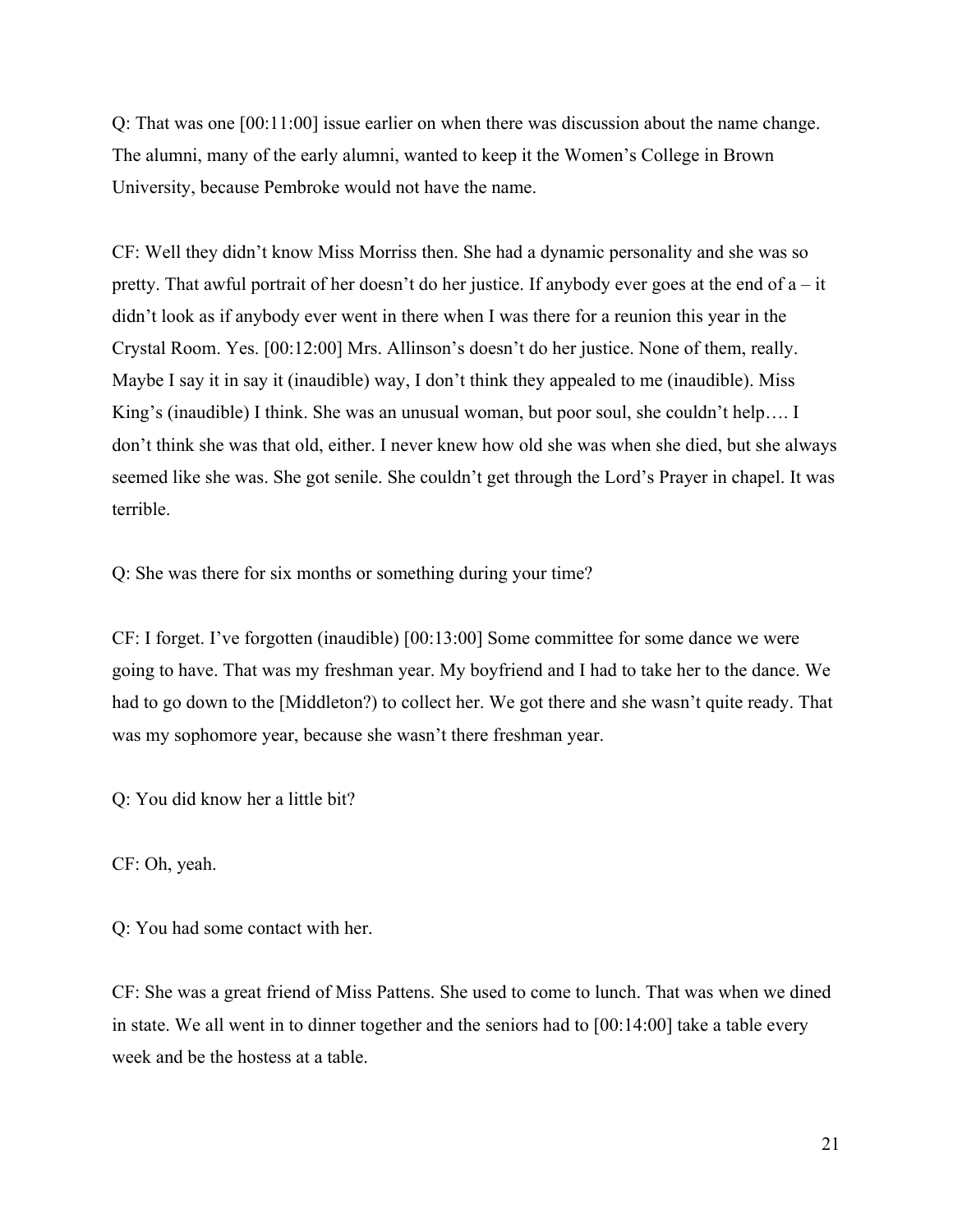Q: Was this in Metcalf?.

CF: Metcalf. It was good training. We used to have coffee in the living room sometimes. It was a gracious kind of a time. Miss Morriss was always (inaudible). She was thrilled when Andrews Hall was built., with gracious living.

## Q: What do you mean?

CF: I was glad I was on the advisory committee. I had a chance to see. I guess I really didn't so much because, that was when Miss Nancy Duke was there. [00:15:00] Nancy Duke could charm Dr. Wristen, so most anything could happen at Pembroke then.

Q: Do you remember Miss Davidson? Does that name sound familiar? She was a woman who worked in admissions and vocational guidance.

CF: Miss, who? Davidson?

Q: First it was Miss Davidson and then it was Eva Moore.

CF: Can't think of their name. The woman who was the registrar. What was her name? She was nice. I remember she had invited me and a couple of other girls who were down there. [00:16:00] She had a place in that old town. We went down, and she had us down for Saturday tea. It was very nice. I can't think of her name, but she was awfully nice. I don't remember Miss – I remember Miss Moore. I was chairman of the Regional Scholarship Committee at the time that Miss Moore was there. Miss Moore was here when they declared World War II. I remember the day Pearl Harbor was bombed. We were around seeing; I took her around to all the high schools on the North Shore. I used to do that every year. So I got very well acquainted with Miss Moore.

Q: What was she like, because she came to Brown in the 20s. [00:17:00]

CF: She was very nice. I don't think was there when we were there.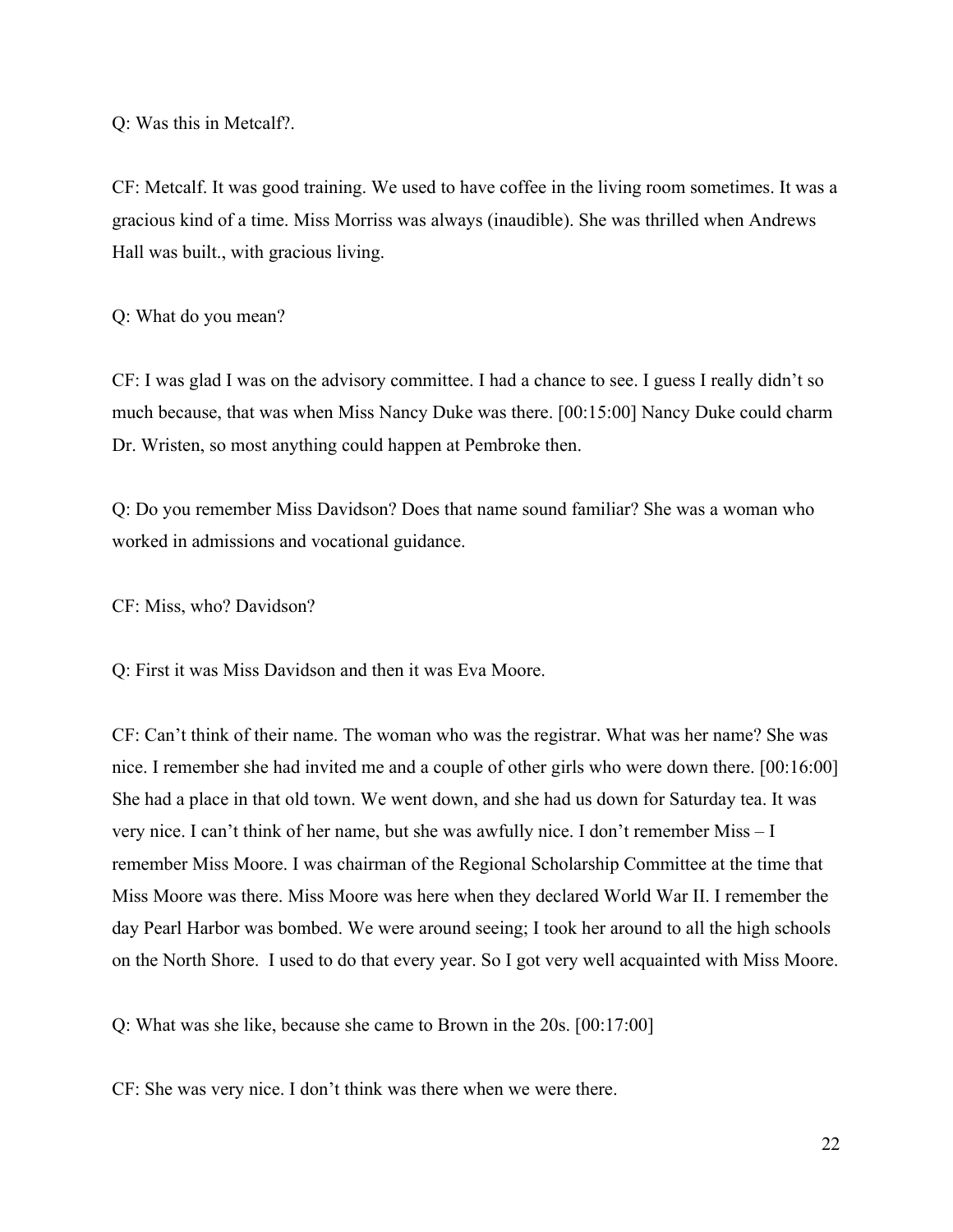Q: No. She was there a couple years later.

CF: This was after I came back from New York to live in Marblehead. She was a very nice person. I know that when I was interviewing girls for scholarships and things, they all, everybody said, oh, it was such a contrast to go down to Pembroke after they'd been to Radcliffe, because the Radcliffe admission office was so cold. Miss Moore was so warm and friendly. She was a dear. I thoroughly enjoyed having her. [00:18:00] She came up and she'd stay for three or four days and we'd run around to all the schools.

The day after Pearl Harbor we were down at school down in Braintree, a private school. She had the seniors, the girls, and talking to them and telling them about Pembroke. The principal of the school came in, "Young ladies, I don't want anyone to be frightened," he said. "We've had word that the bombing in Boston, (inaudible) a bomb in Boston, and I don't know how you girls are going to get home, but it's all right. We'll take care of you." I thought, a bomb in Boston. I've got to get through Boston and over to Marblehead. [00:19:00] He was the most tactful man I've ever seen.

We had a lot of adventurousness. I remember back in the days when you had chains on your car. We were going to Newburyport High School. Tromping down the main street of Newburyport and the chains broke, one chain broke. I never heard such a clang and clatter in my life. She went in and talked to the seniors at Newburyport High School. I wento find a garage to get my chain fixed.

Q: She was very involved in vocational guidance when she first came.

CF: That's true, yeah. She was interested in [00:20:00] things that were opening up for women.. I don't think I know anything I haven't posed.

Q: Nothing else.

CF: If you've got any more questions.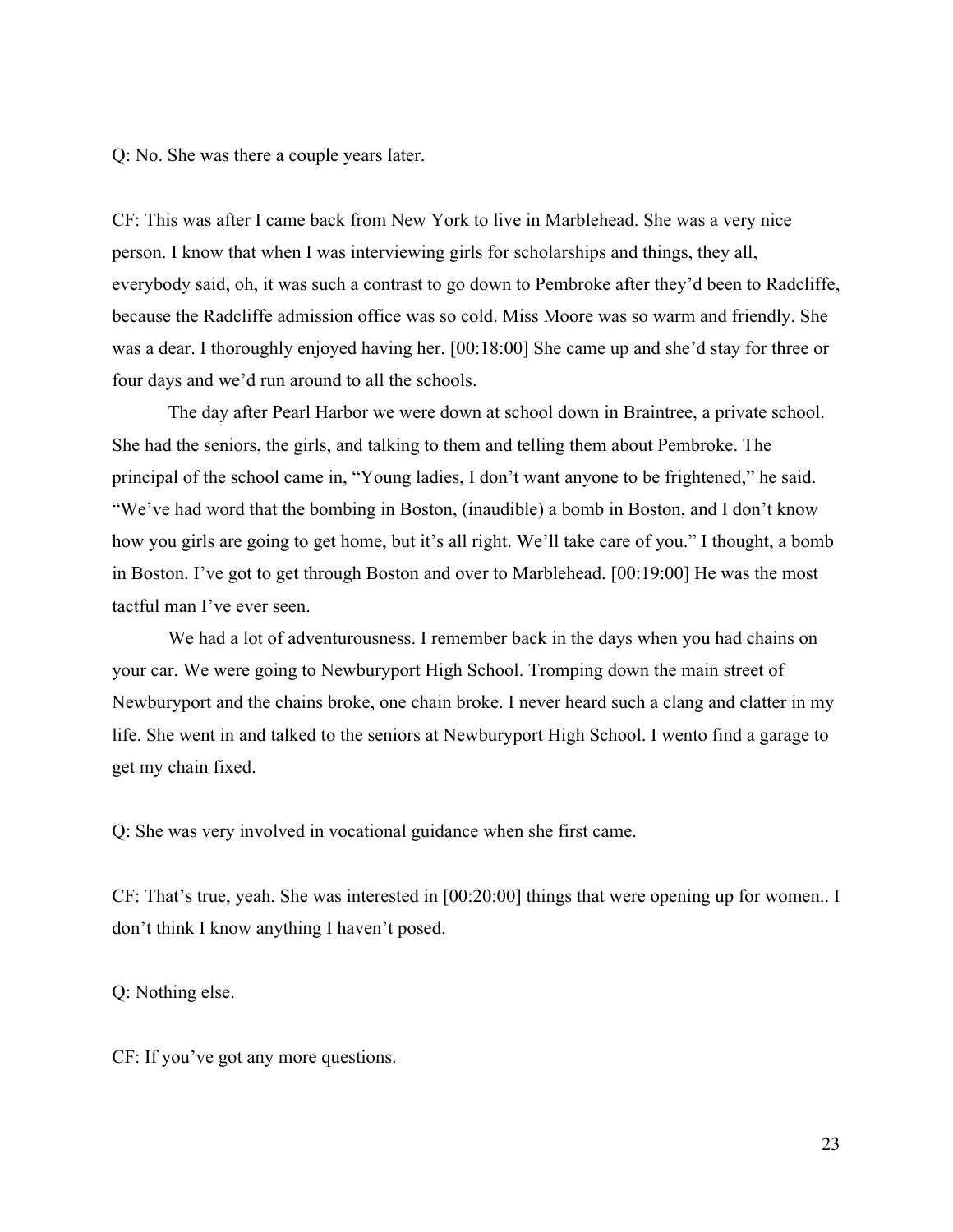Q: Do you remember any women lecturers coming to the college talking about what they did for a living, or coming to talk specifically about women's opportunities, or was that not . . .

Q: There was nothing that just stands out in my mind, I'm sure. I think they came to chapel once in awhile.

Q: How about [00:21:00] alumni? When you were a student, were you at all in touch with alumni?

CF: The alumni were very active in running our political clubs, and things like that, that we did for the community. We got to know a lot of them that way. They were around. They were interested, and I think they got invited, a lot of them, to (inaudible) days and we had Ivy Day, and Spring Day, and things like that. They'd be around. The ones who were most active.

Q: You say you also had contact with the Rhode Island Society (inaudible)?

CF: [00:22:00] Of course, then when I got to be alumni president then I got to know a lot of the older alumni.

Q: When were you alumni president?

CF: Let's see Deborah graduated from high school in '49. It probably was about '46, because I think I just got through. When was the Alumnae Hall dedicated? I was president then. That was one of the things about our class. We were the first class to raise money for Alumnae Hall. [00:23:00] I think I was just through being the president of the Alumni Association when Deborah entered in 1949. It must have been about '46. Then I went on the Pembroke College Advisory Committee for three years.

Q: Then, you said when your daughter went to Pembroke things were very different?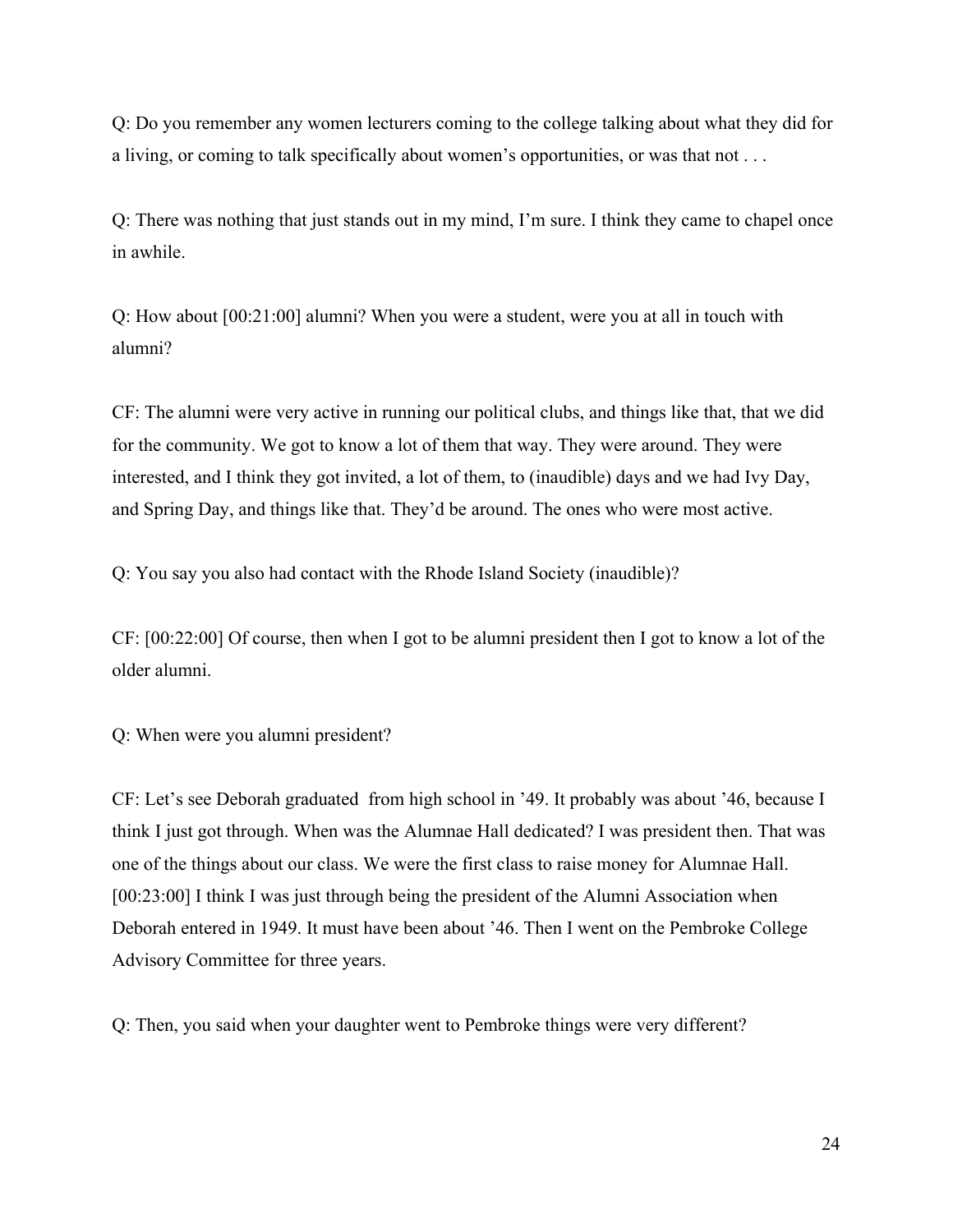CF: Oh, yeah. They were. I think they lost a lot of the – they did their best, but Miss Paddock was long gone. They had marvelous food. That was the one thing. Their food was better than when we were there. Her freshman year [00:24:00] she lived in a dormitory way out by the old reservoir up there. If you go out Brown Street as far as you can go. It was fairly tough. It was the about a mile for breakfast. Then she lived in West House for a year, I think. Then she lived in Metcalf for a year, and then she lived in Andrews..

Q: How do you think her experience was different as a woman at Pembroke in the 50s from yours? Do you see (inaudible).

CF: It wasn't the closeness among the girls, I think, although it was still Pembroke. She had a lot [00:25:00] of good friends. I always felt that her class let the men get in the way. If they were going to play bridge, they got two men to play with them, that kind of thing. They weren't as content as we were to be with women. I don't think they ever had the fun of using the kitchenettes, and things like that as much as we did. The parties and the suppers that we used to have. They were more sophisticated. The simple joys.

Q: Do you remember anything about President Faunce?

CF: Oh, indeed I do. He was [00:26:00] the silver-tongued orator. He was an interesting man. I had several meetings with him about various and sundry things, in some way or other. Among my souvenirs I have a letter he wrote me thanking me for something I had done. Two or three times; once I remember he came and got me and I was taking a shower. The maid came up and said, Dr. Faunce is here. Yes, I got to know him a little bit. Enough so that he knew me when he saw me on campus, or something like that.

Q: I'm sorry?

CF: I said, he got to know me enough so he knew me when he saw me on the campus. [00:27:00]

Q: You were class president, was that the connection?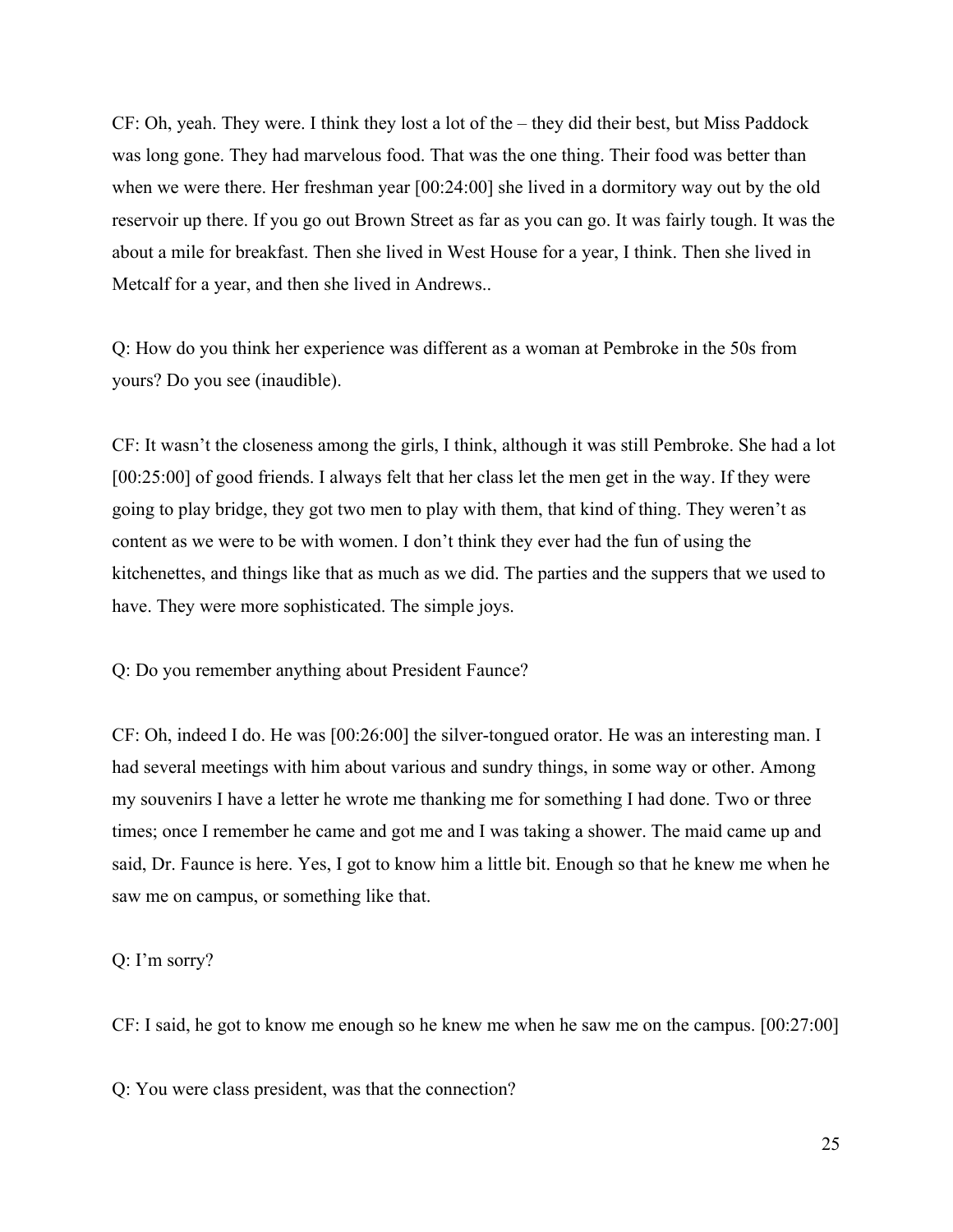CF: Yeah.

Q: How would you describe him and his attitudes about the women?

CF: I don't think he was the broadest person in the world. He was a Baptist minister. He was charming. His chapel talks were wonderful. I think he certainly wasn't as dynamic as Wristin. As I went into alumni circles in Boston Brown Club, and whatnot, [00:28:00] the men who were just a little older than I reverenced him very much.

Q: How about the women? How did the women feel about him, and how did he feel about the women, for that matter?

CF: Oh, he liked the women. He liked the women. He liked the women's records and the way they did things. I don't think he ever had the same feeling for them that Wristin had. I think they were kind of a separate little entity over here. But, he was very proud of them.

Q: He was interested in keeping them over there? [00:29:00]

CF: I never thought that was so bad.

Q: The men were also interested in keeping them over there.

CF: Yeah, but they really weren't very – why I don't think? I know that a lot of them were, a lot of them, but I don't think the average man was upset about it. There were too many marriages. I think they kind of liked having the girls over there. (inaudible) But I think some of the alumni men were opposed.

Q: From the classes back?

CF: When they didn't have any.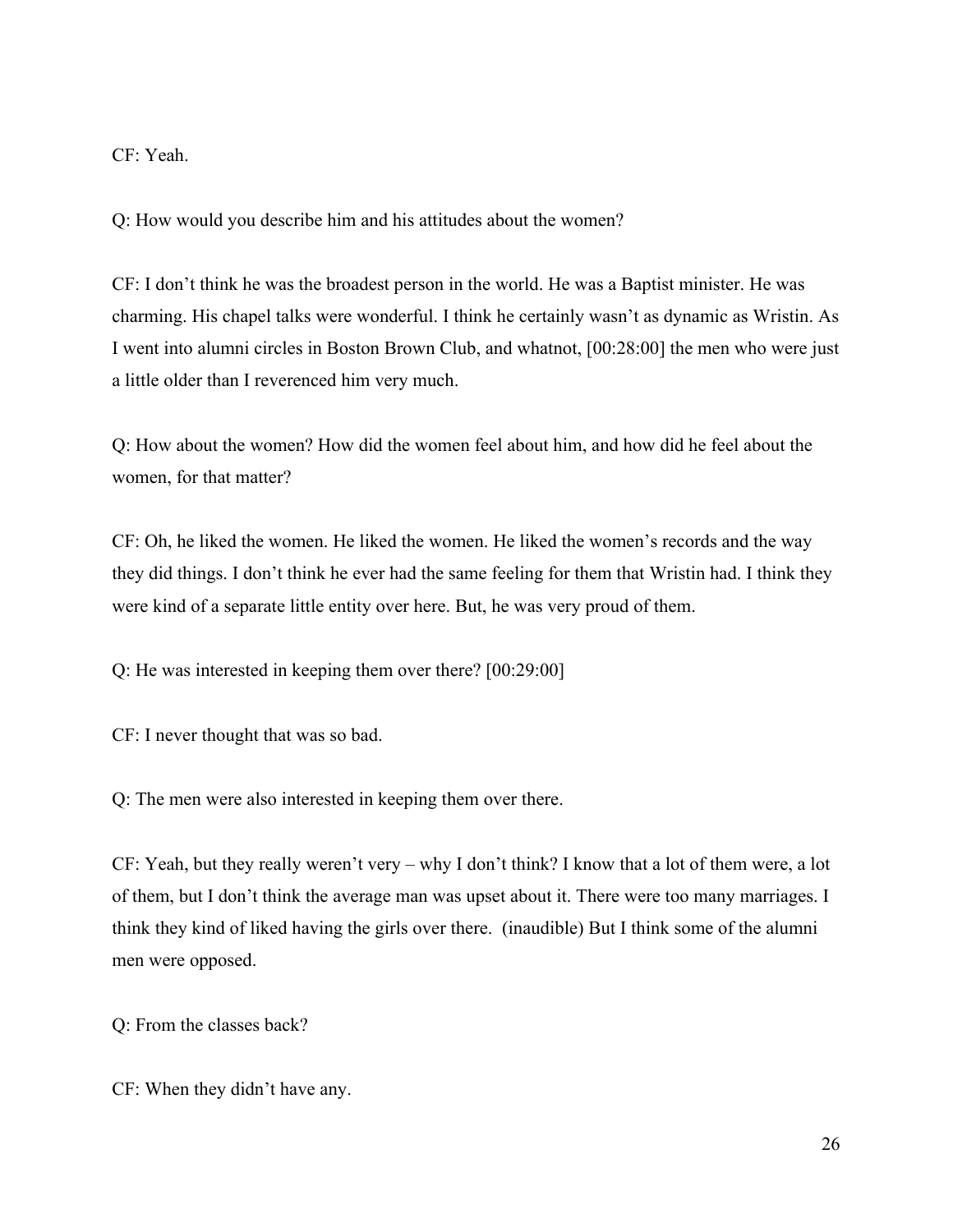Q: Yeah. When I look at the old Brown *Daily Heralds* [00:30:00] they had such a to-do about the women. You think that in general it wasn't as?

CF: I don't think it was as serious as it would sound reading the Brown *Daily Herald*, but then I don't think that the things that you read in the Brown *Daily Herald* today that I see, you take too seriously. This is the same idea.

### Q: True.

CF: You can get yourself into a terrible snit over the stuff the kids write in the papers, but you don't have to pay much attention to them. I think that was the way the Pembrokers thought about it. A little talk, we're here.

Q: People do say there was always this tension, though, between the women and the men.

CF: A tension? [00:31:00]

Q: You don't think so?

CF: Well, I think if you wanted, you could take some of the fraternities. (inaudible) Alpha Delta I think there were some Alpha Deltas (inaudible) Pembrokers in our dormitory. I don't know. I wouldn't have seen it. I guess I'm a person that doesn't really feel tension. They never bothered me. Those Brown men were awfully nice. I had a terrible time with chemistry. I didn't like it, and there was a couple of them that were awful nice, they'd come over with their slide rules and do my equations for me. And they would always….if your frog got away [00:32:00] in biology, and they'd always chase him for you. I didn't ever feel the tension. If I needed anything I would rather get attention than feel tension.

Q: You said biology was separate, right? You were with other women.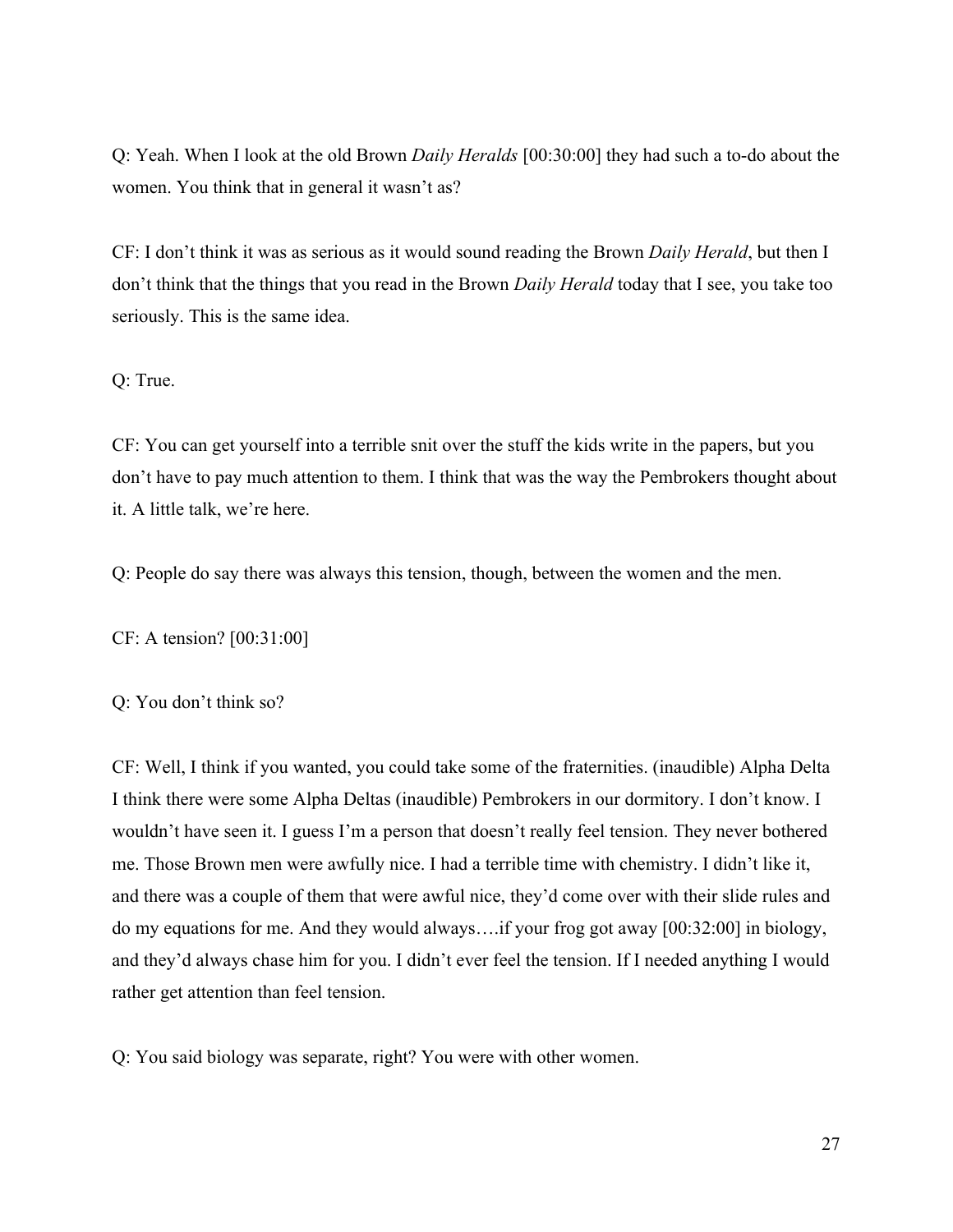Q: We had our own laboratory and we had classes separately.

Q: Chemistry?

CF: Chemistry was separate. How did I ever get those men to help me? I don't know.

Q: They came out of the woodwork. (laughter)

CF: Brought their slide rules with them. In the days before computers. I heard the way biology was taught, [00:33:00] but I certainly learned a lot about biology. I felt that a student (inaudible) I needed to know something more about my own body. We learned all the essentials.

Q: You had a woman biology instructor, right? That was the only woman that you would have had.

CF: (inaudible)

Q: Did that make a difference to you at the time?

CF: Did what?

Q: Did that make a difference to you? Did you think about… did you want to have more women scholars teaching you?

CF: Oh, I like men. I thought that was the biggest thing about it, that we didn't have to have women.

Q: So it was the lessor institutions that had to have women?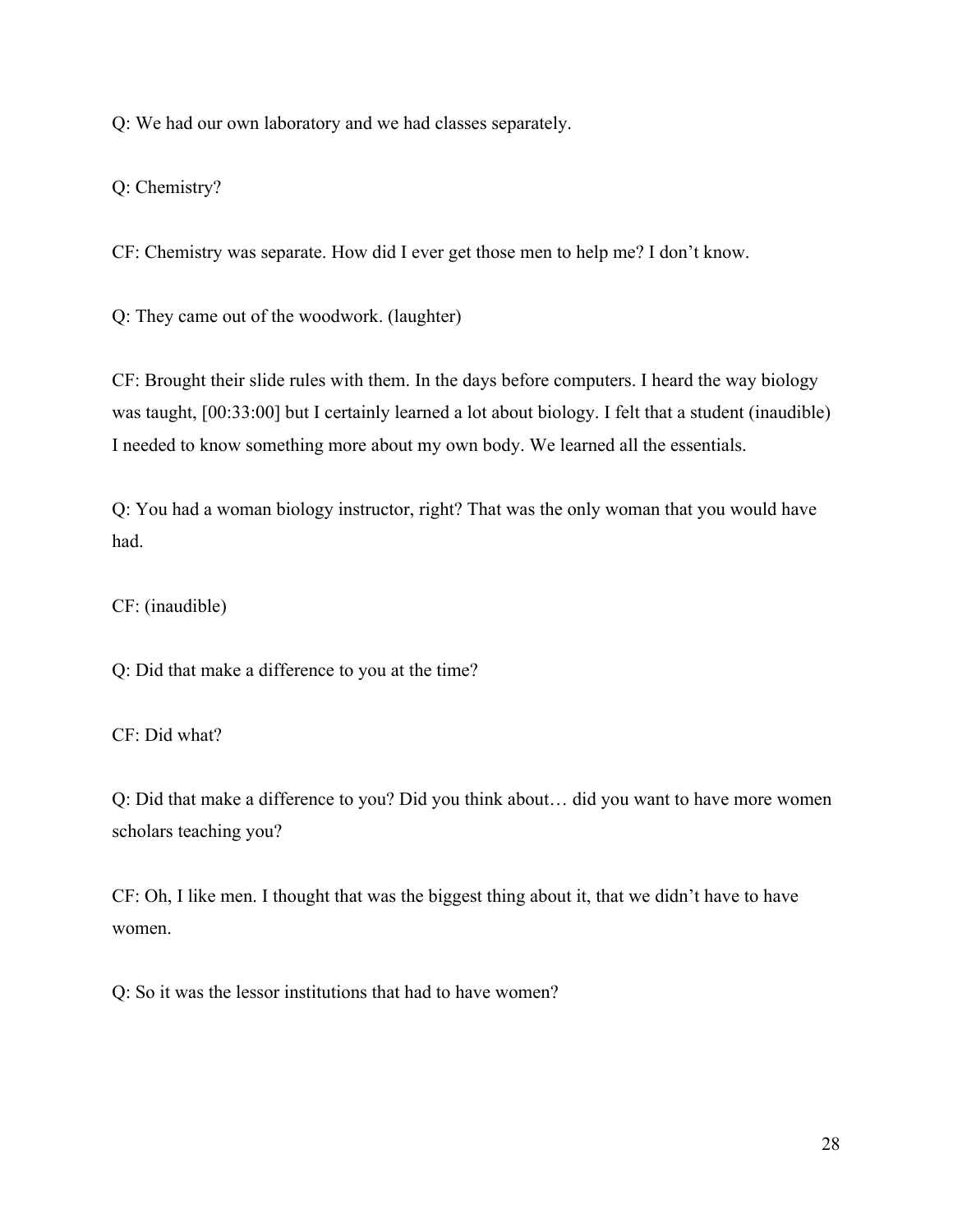CF: I like men, and I like getting a man's viewpoint on things. I think it's very different than…. [00:34:00] It certainly is different than the women's viewpoint of my day. A lot of respect, and I was glad to find out how they ticked.

Q: How would you describe the women's viewpoint of your day when you say that?

CF: You mean the women that you would have had, if you would have had women professors?

Q: Yeah.

CF: I think it was narrower. I think their outlook was narrow. Perhaps they were better scholars, maybe, than some men. I don't know. [00:35:00] I think the thing that would have impressed me was that the small little things were more important than I think they were to a man. They were likely to be picky. They weren't as able to see things from all sides as well as a man.

Q: Because of their experience as women?

CF: Maybe. Maybe they had been to women's colleges. They were inbred, maybe, with the women's viewpoint.

Q: [00:36:00] Yeah, this goes back to what we were talking about before about the advantage of being in the men's university. Is there anything else?

CF: I don't know. I don't know if I've done you any good or not.

Q: It's been fascinating. It really has.

CF: I'm eternally grateful that I had my years at Pembroke College. I think it did a lot for me, and I think it made me much more a sensible woman, and one that. . . I think I never was one to get uptight. [00:37:00] I think Mrs. Allinson was certainly responsible for that part, that she had such a broad outlook on life. I think it's too bad to deprive people of chapel. I really do. It may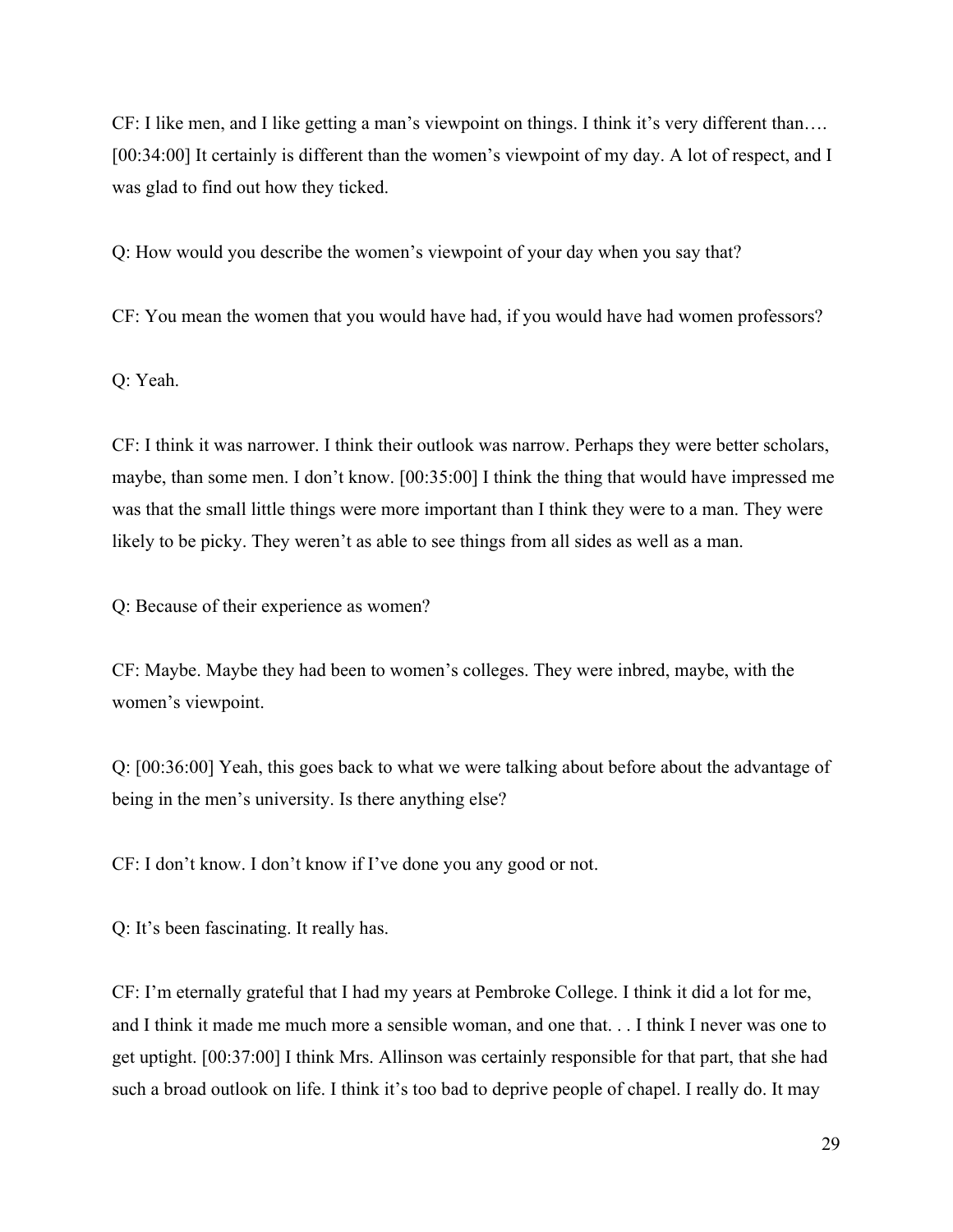sound silly, but I can't see what harm it ever did anybody to go and hear Mrs. Allinson give you ideas on how to live.

Q: You also had other speakers come into chapel, right?

CF: Yeah.

Q: President (inaudible).

CF: They liked her best. Miss Morriss was never as good in chapel as Mrs. Allinson. It wasn't her forte. She was good, but never – it got to the point you really wanted to make something of yourself as much, I guess.

Q: What do you mean by that?

CF: Mrs. Allinson was always aspiring [00:38:00] you to make the most of yourself. To try and bring out all the qualities in yourself that you thought were of any value and cultivate them.

Q: What were the qualities that Dean Allinson tried to. . .

CF: She was a very, very believer in a broad outlook on life, and a broad vision. A vision was one of her things that she wanted to – have you ever read her books?

Q: I've read one of her essays. Her little essays.

Q: Those were her chapel talks, a lot. [00:39:00] Fairness, and honesty, helpfulness. All good virtues. She made it sound as if they were the kind of things that you wanted to have for yourself.

Q: Dean Morriss' talks were different. Did she talk about different subjects?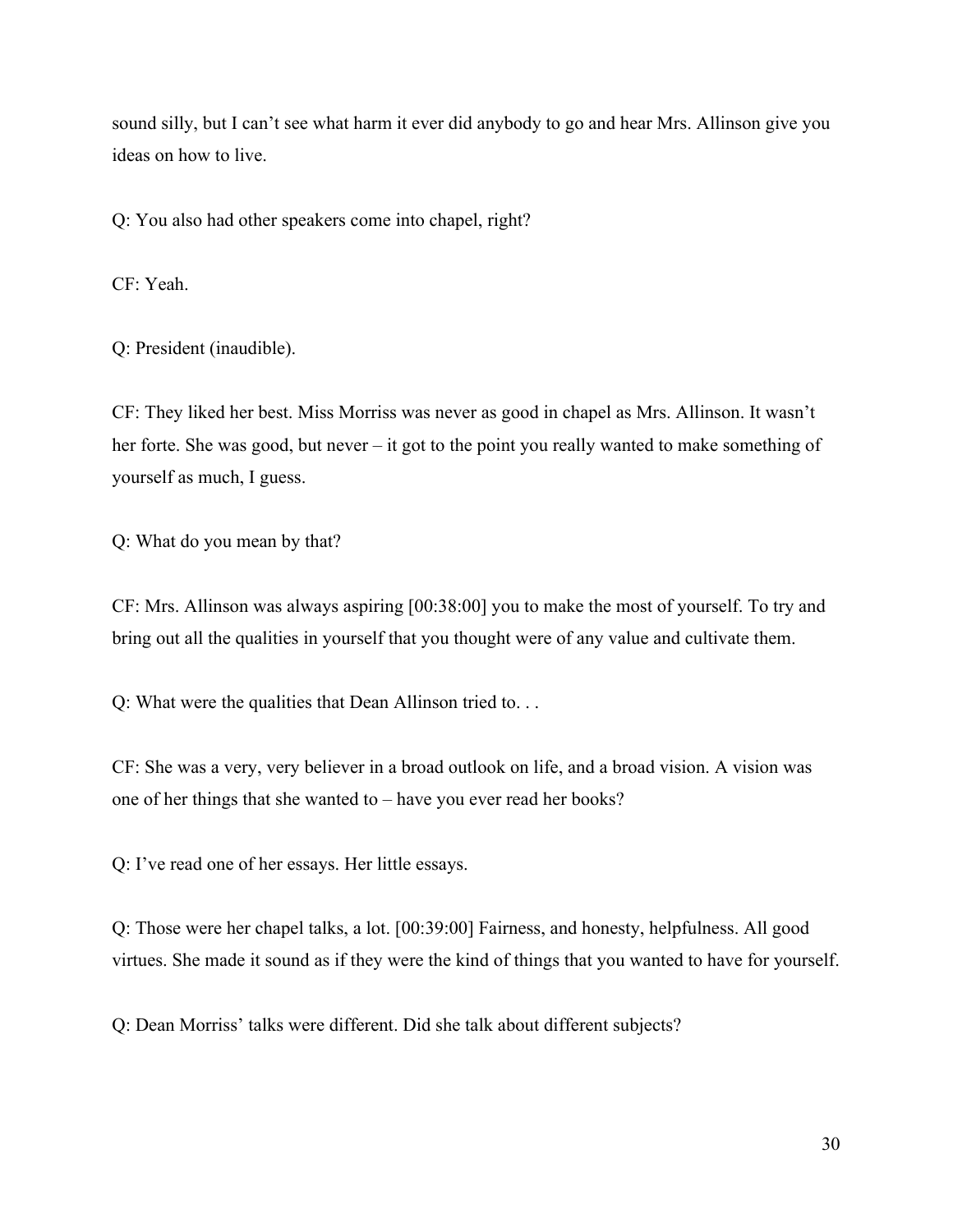CF: Hers were more down to earth I think than Mrs. Allinson's.. They were not as deeply inspiring as Mrs. Allinson's. She gave you good stuff, but it wasn't the kind of stuff you remembered. That's the way it was.

Q: Were they the same kinds of topics?

CF: She was interested in a woman's place in the world. [00:40:00] I guess she wasn't so much interested in developing us as she was having us realize the responsibilities for us in the world. I guess that was the thing that Miss Morriss was interested in, which was good. We were very fortunate to have two such really different kind of women.

Q: When you say she was very concerned with women's place in the world, how would you describe what she considered women's place in the world?

CF: She felt that the leadership qualities that women had would be very much strengthened in that if they were going forth [00:41:00] to really take a place in the world that they had to be sure that they could measure up. I think that was one of the things. You just didn't go out and say, here I am. What do you want me to do? You had to have something that you were going to offer.

CF: That's what she promoted at the college?

CF: I think. That's the things that I remember after 60 years.

Q: You remember a lot, I can tell you. I guess she encouraged a lot of women to do whatever they wanted to do.

CF: She encouraged women to go on to graduate work a lot. That was the thing that was, the thing I think came about more in our day, they'd never had before. There were not as many graduate students, or not as many women interested in doing undergraduate work. [00:42:00] I think that's what Miss Morriss was responsible for a lot of that feeling.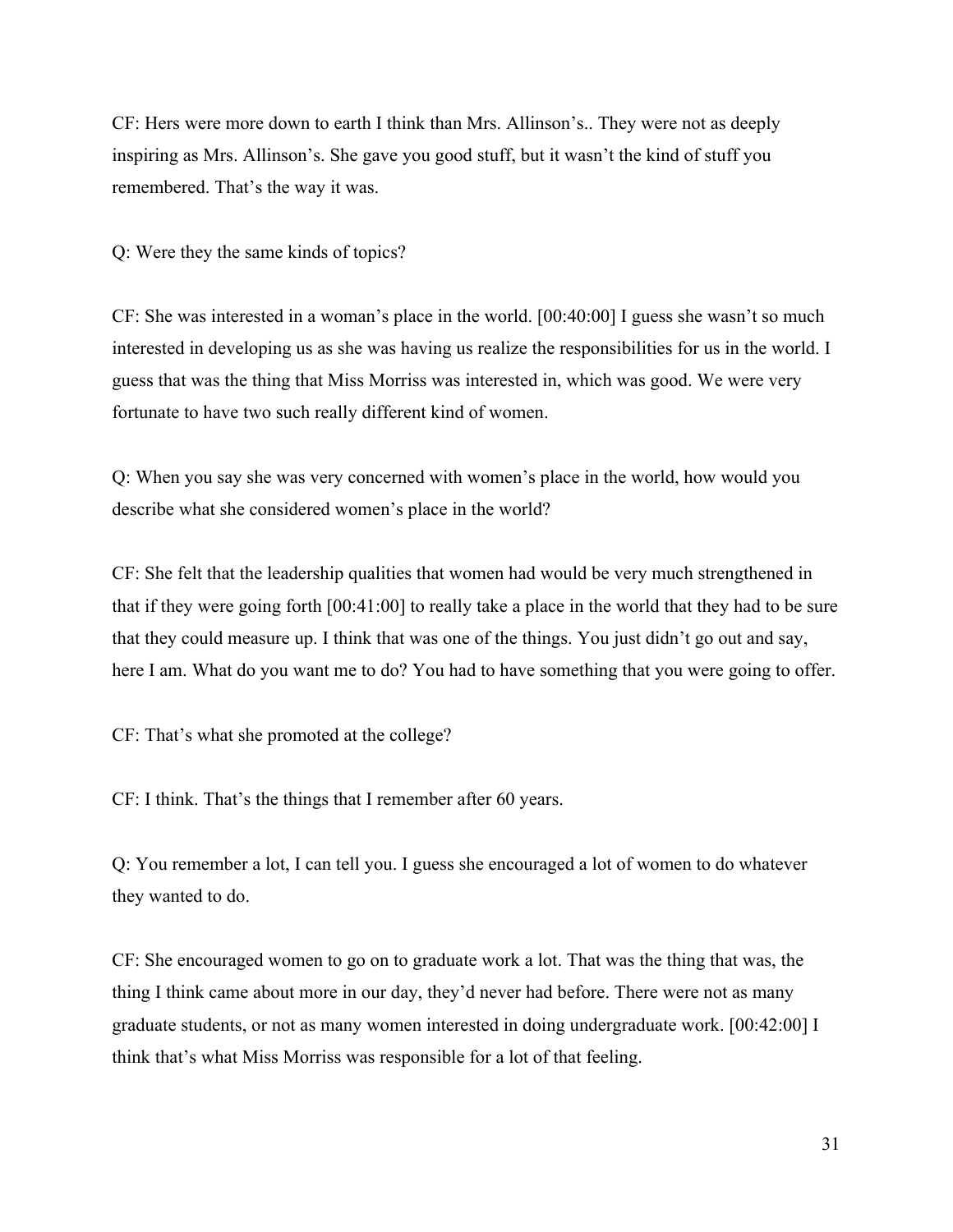Q: Yeah. I've heard that. Did you ever talk to Dean Morriss about what you were going to do? About going into the business world?

CF: Oh, yeah. She quite understood it, because the woman who was in insurance in Boston was one of her former students at Mount Holyoke. She quite understood the fact that this could be done, and that it could be successful.

Q: You had talked to her about it.

CF: She knew what I wanted to do. She would come up and spend a weekend with us occasionally. She was a very good friend, [00:43:00] and her father and mother came. She and her mother came with us. It was the hottest weekend I think I ever saw in Marblehead. It was terrible. Saturday was unbearably hot. We went to church Sunday morning, and in the middle of the sermon, they had blinds on the windows. The door was open, but the wind began to blow, windy northeast. Oh boy.(inaudible). We went over to the yacht club for lunch that noon. We had to wear...put on sweaters, and that night we had a fire in the fireplace. It was wonderful. I'll never forget that weekend, because it was everything that Marblehead could ever do for anybody.

Q: A perfect sampling of life in Marblehead. [00:44:00] Okay, I think that's all the questions that I have.

CF: I don't know how much of value anything I've said is, but anyway. I loved Pembroke and I'm glad to have somebody doing something about it. I think it's too bad that we didn't do more. I mean, that they didn't do it right away. I think if they had done it right away everybody would have felt, a lot of the alumni would have felt a lot better, because that period when nobody seemed to care. Then that awful thing that we went through. I know Betty said to me about it, but we went to it must have been our fiftieth reunion, or fifty-fifth, fifty-fifth, yes, and she talked about….made fun of the girls and their hats and gloves. She made fun of the biology teacher, and she made fun of everything that was old, and spoke slightingly of Miss Morriss. [00:45:00] Betty